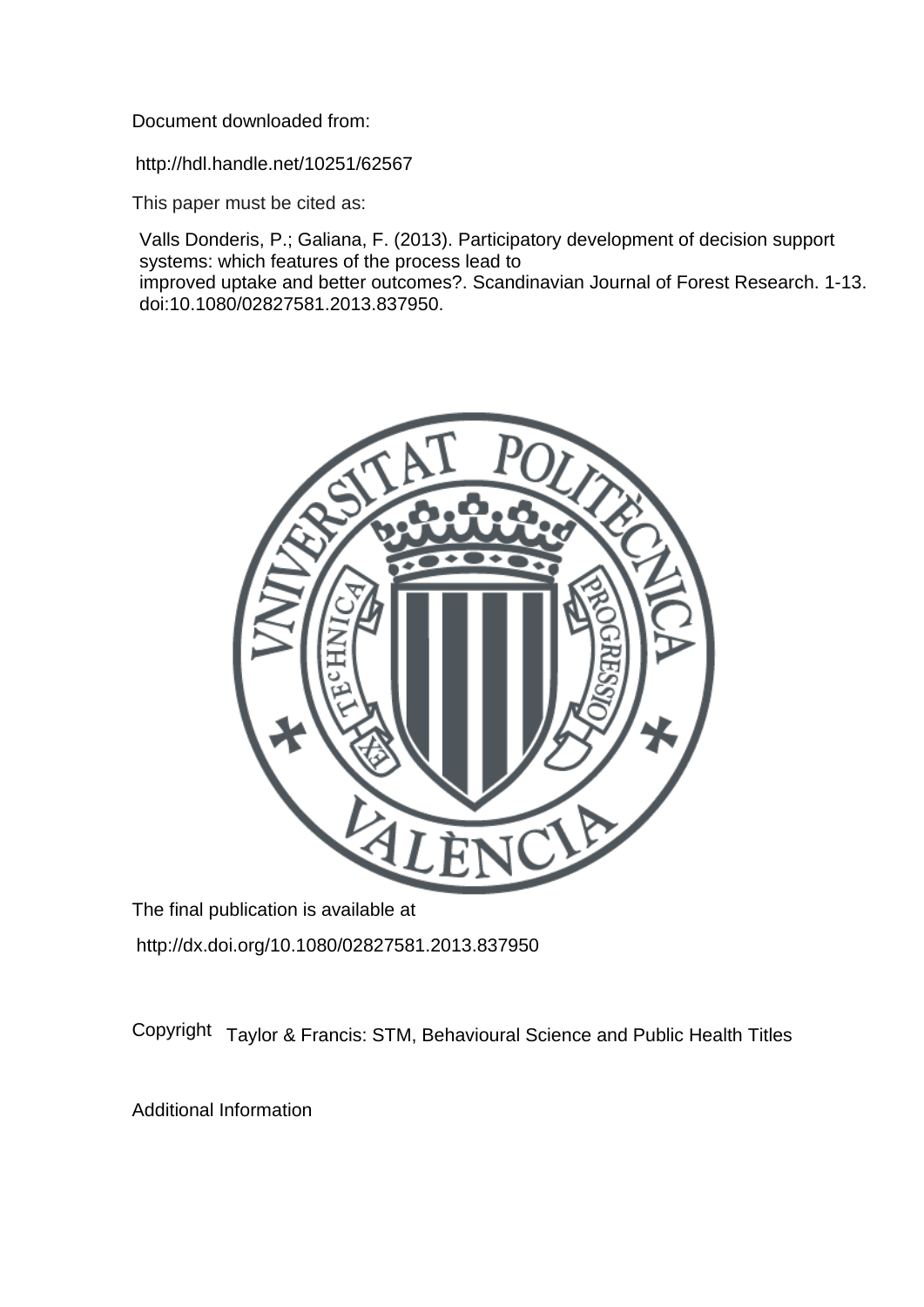| $\mathbf{1}$   | Participatory development of decision support systems: which features of the                                              |
|----------------|---------------------------------------------------------------------------------------------------------------------------|
| $\overline{2}$ | process lead to improved uptake and better outcomes?                                                                      |
| 3              | Participatory development of decision tools                                                                               |
| 4              | Pablo Valls-Donderis <sup>1</sup> , Duncan Ray <sup>2</sup> , Andrew Peace <sup>2</sup> , Amy Stewart <sup>2</sup> , Anna |
| 5              | Lawrence <sup>2</sup> , Francisco Galiana <sup>1</sup>                                                                    |
| 6              | <sup>1</sup> Universitat Politècnica de València. Camino de Vera s/n, 46022; Valencia (Spain).                            |
| 7              | <sup>2</sup> Centre for Ecology, Society and Biosecurity; Forest Research, Northern Research Station. Roslin,             |
| 8              | Midlothian EH25 9SY (UK).                                                                                                 |
| 9              | Pablo Valls-Donderis: pabvaldo@etsia.upv.es +34 963 87 91 38;                                                             |
| 10             | Duncan Ray: Duncan.Ray@forestry.gsi.gov.uk;                                                                               |
| 11             | Andrew Peace: Andrew.Peace@forestry.gsi.gov.uk; Amy Stewart: Amy.Stewart@forestry.gsi.gov.uk;                             |
| 12             | Anna Lawrence: Anna.Lawrence@forestry.gsi.gov.uk; Francisco Galiana: fgaliana@agf.upv.es.                                 |
| 13             | <b>Abstract</b>                                                                                                           |
| 14             | Decision support systems (DSSs) are important in decision making environments with                                        |
| 15             | conflicting interests. Many DSSs developed have not been used in practice. Experts                                        |
| 16             | argue that these tools do not respond to real user needs and that the inclusion of                                        |
| 17             | stakeholders in the development process is the solution. However, it is not clear which                                   |
| 18             | features of participatory development of DSSs result in improved uptake and better                                        |
| 19             | outcomes.                                                                                                                 |
| 20             | A review of papers, reporting on case studies where DSSs and other decision tools                                         |
| 21             | (information systems, software and scenario tools) were developed with elements of                                        |
| 22             | participation, was carried out. The cases were analysed according to a framework                                          |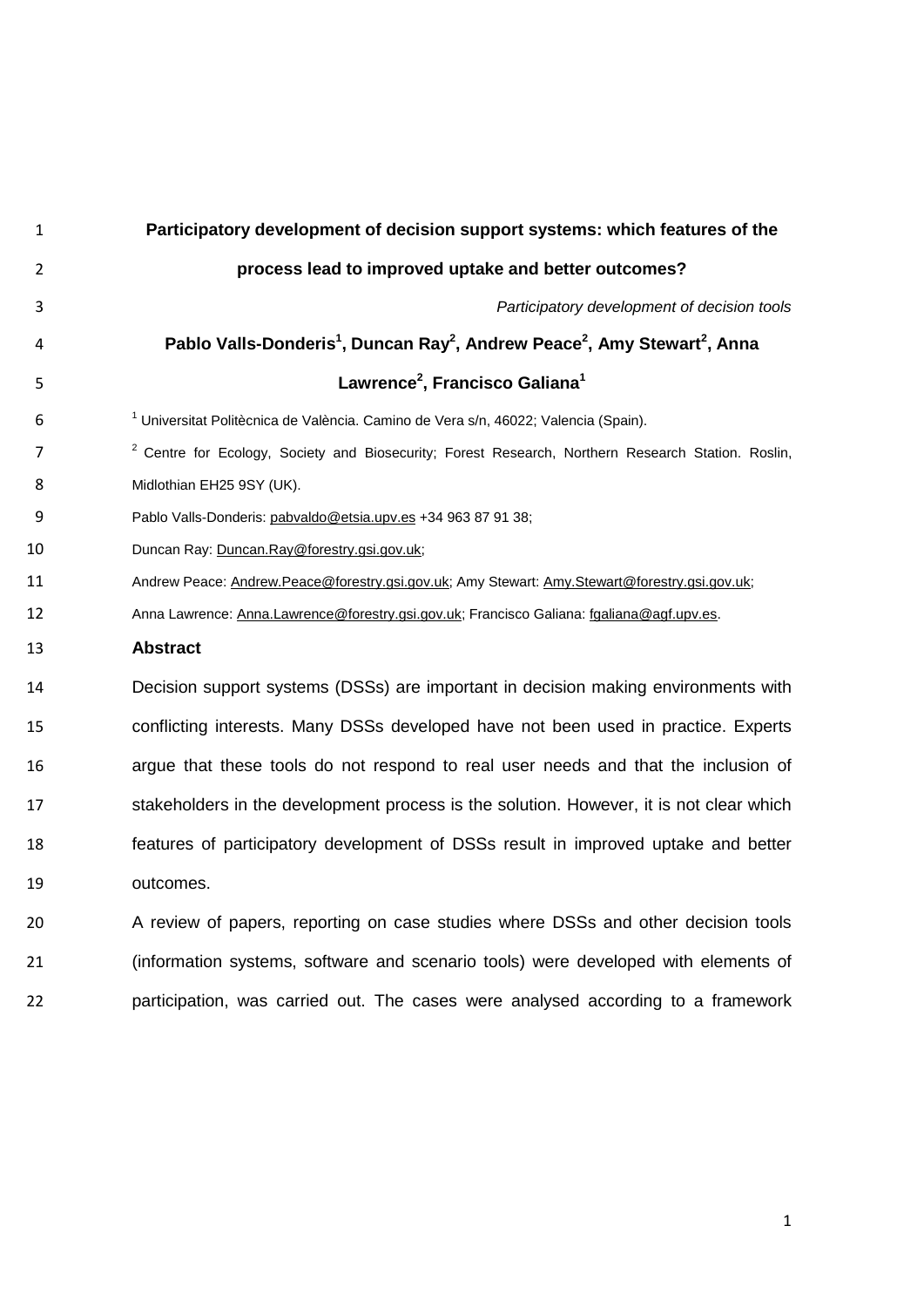created as part of this research; it includes criteria to evaluate the development process and the outcomes.

 Relevant aspects to consider in the participatory development processes include: establishing clear objectives, timing and location of the process; keeping discussions on track; favouring participation and interaction of individuals and groups; and challenging creative thinking of the tool and future scenarios. The case studies that address these issues show better outcomes; however, there is a large degree of uncertainty concerning them because developers have typically neither asked participants about their perceptions of the processes and resultant tools, nor have they monitored the use and legacy of the tools over the long-term.

 *Keywords:* decision support systems, decision tools, participatory development process, process features, outcomes.

## **Introduction**

 Decision support systems (DSS) provide much needed organisation to make decisions within complex systems (Bennet and Bennet 2008). Such tools consist of a data and model management system and a user interface (Cain et al. 2003). The increasing focus on multi-purpose forestry and the resulting wide ranging and often competing demands placed upon forests means that the potential for DSSs to assist in decision-making processes has been heightened (Lawrence and Stewart 2011).

 A range of DSSs have been developed, but only a few have actually been adopted. Some authors argue that the needs and requirements of users have not been met (Lawrence and Stewart 2010); others suggest the cost of the tools is very high or that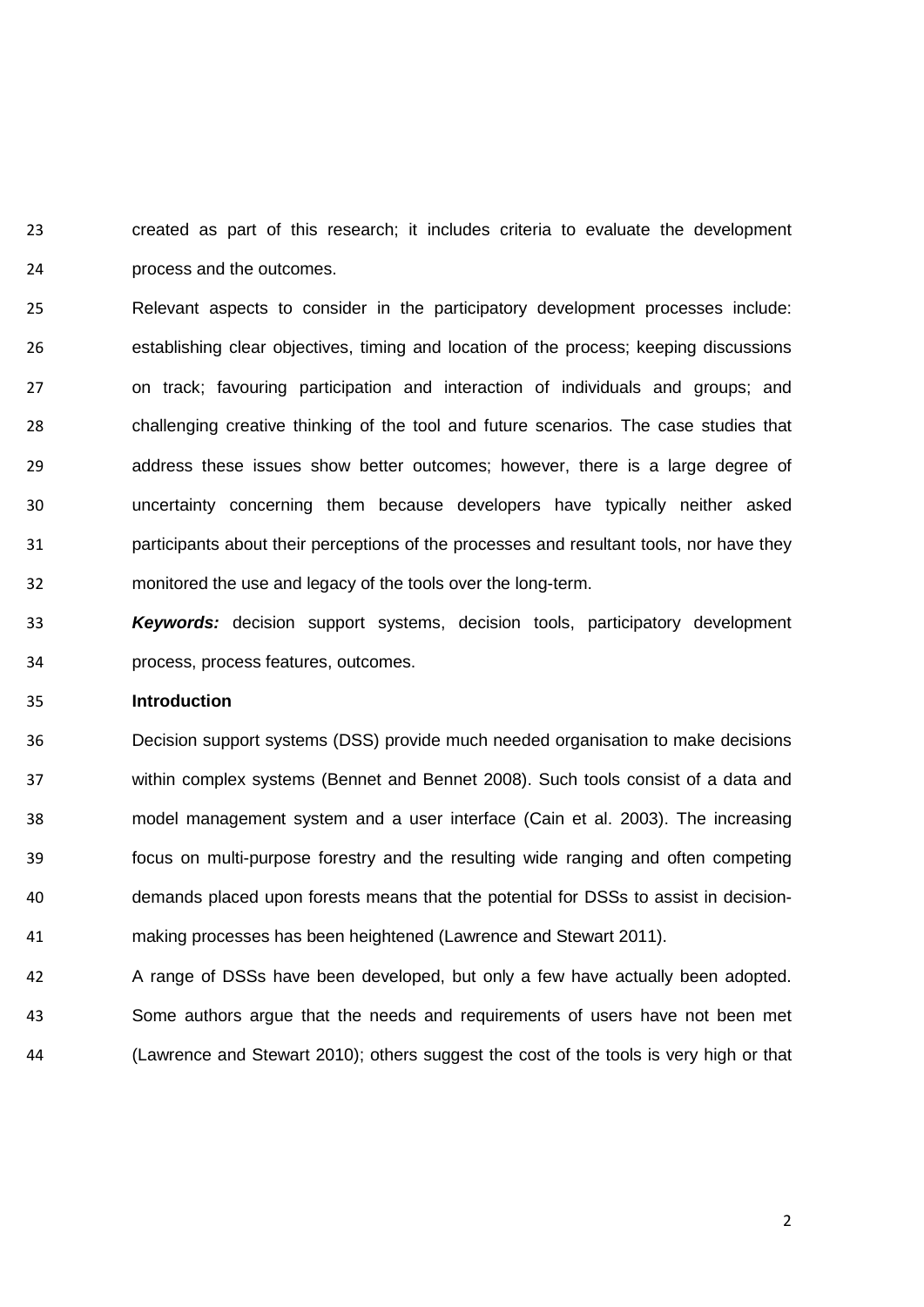they are irrelevant, unreliable and inflexible (Breuer et al. 2008; Evers 2008; Kizito 2008; van Meensel et al. 2012). To overcome these deficiencies, changes are required. More specifically, the participation and feedback of potential users and other stakeholders is necessary throughout DSSs development process (Breuer et al. 2008; van Meensel et al. 2012).

 Participation improves uptake and DSS effectiveness because the process and outputs (it is worth at this point differentiating between outputs, tangible results of the process, and outcomes, intangible) better meet stakeholders' expectations and address problems relevant to decision-makers (van Meensel et al. 2012). For example, in *AgClimate*, participation guided the development of a DSS developed in the US for rainfall prediction. The involvement of farmers and extension agents increased their awareness and interest in climate forecasts and improved the value of the DSS (Breuer et al. 2012). Similarly, in *WaterSense*, a DSS designed in Australia for scheduling limited water supplies, participants emphasized learning as an important outcome; changes in stakeholder values and behaviour are also considered to be valuable outcomes by many developers that use participatory processes (Jakku and Thorburn 2010).

 More positive attitudes towards DSSs and higher uptake levels are fostered when the potential users are involved in the development process. However, what is less well understood is which particular features of the participatory development process are most significant in terms of improving outcomes. In a review of these issues, Lawrence and Stewart (2010) found that much more has been written about the process of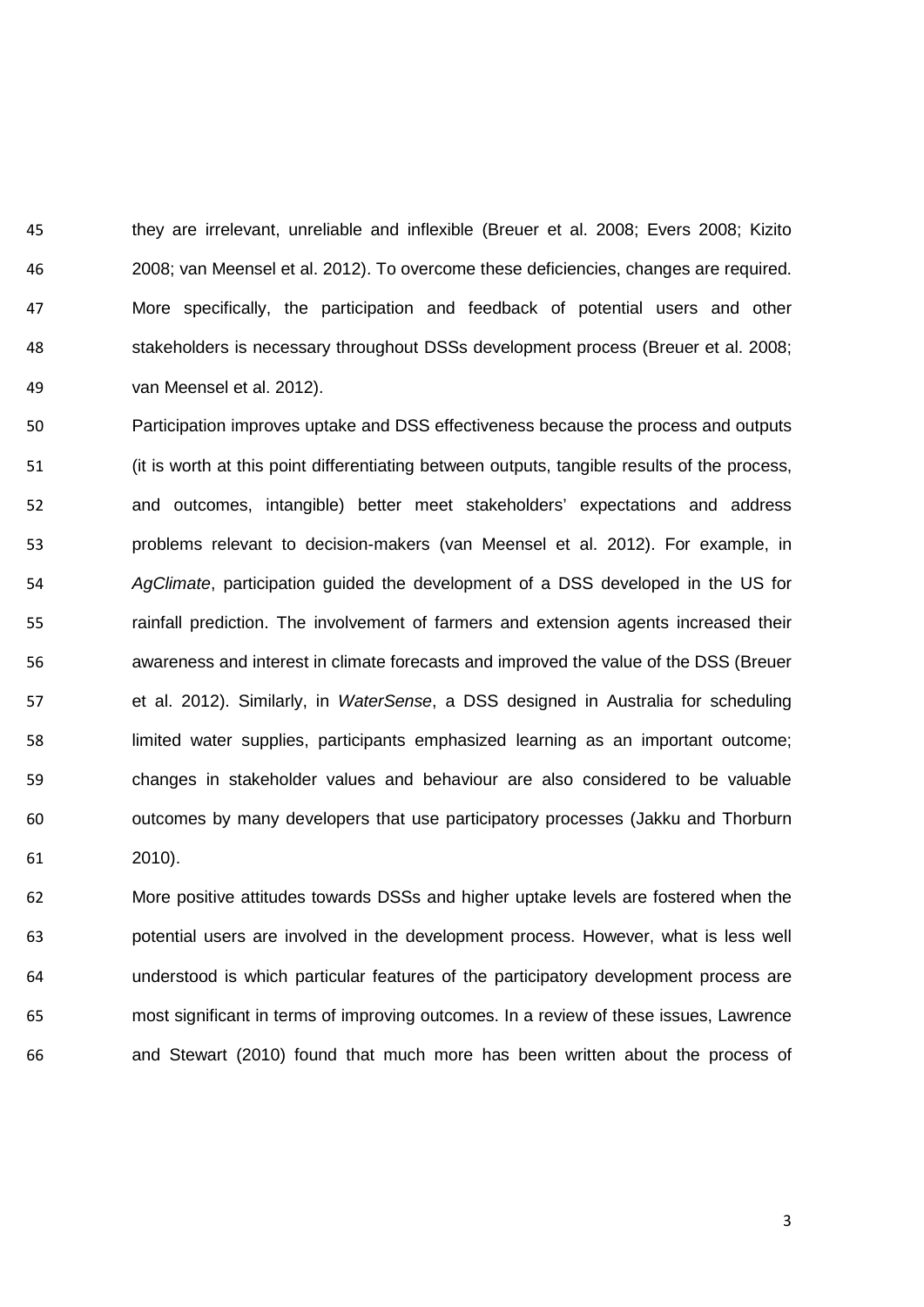stakeholder participation, and less about the outcomes. Nevertheless, they note that evidence does exist, but that it is scattered across the scientific literature, and therefore somewhat hidden. The aim of this research is to analyse that literature rigorously, in order to find out these characteristics.

# **Materials and methods**

 A systematic review of case studies reporting on DSSs developed in a participatory way was carried out. In order to get a bigger number of papers, other decision tools were included: information systems (IS), and scenario and software development tools. Also, the search was not restricted to forestry case studies to come up with as many cases as possible; the literature on the topic was found to be scarce. Three weeks were spent on this, looking into these search engines: *Web of Knowledge, Google Scholar, Scopus, Scirus and Taylor and Francis*. 24 articles were selected for meeting the requirement of reporting on decision tools developed by means of participation and for providing enough information that allows carrying out an assessment according to a framework whose development and content is explained later in this section. Some articles included two case studies which were analysed separately, resulting in a total of 29 case studies as described in *Table 1.*

# 84 TABLE 1

 A framework for the analysis of case studies was also developed, drawing on a wider participatory evaluation literature. This highlighted the need to distinguish between evaluation of the development process, and evaluation of the outcomes (Rowe and Frewer 2000; Lawrence 2006; Blackstock et al. 2007). A two part framework was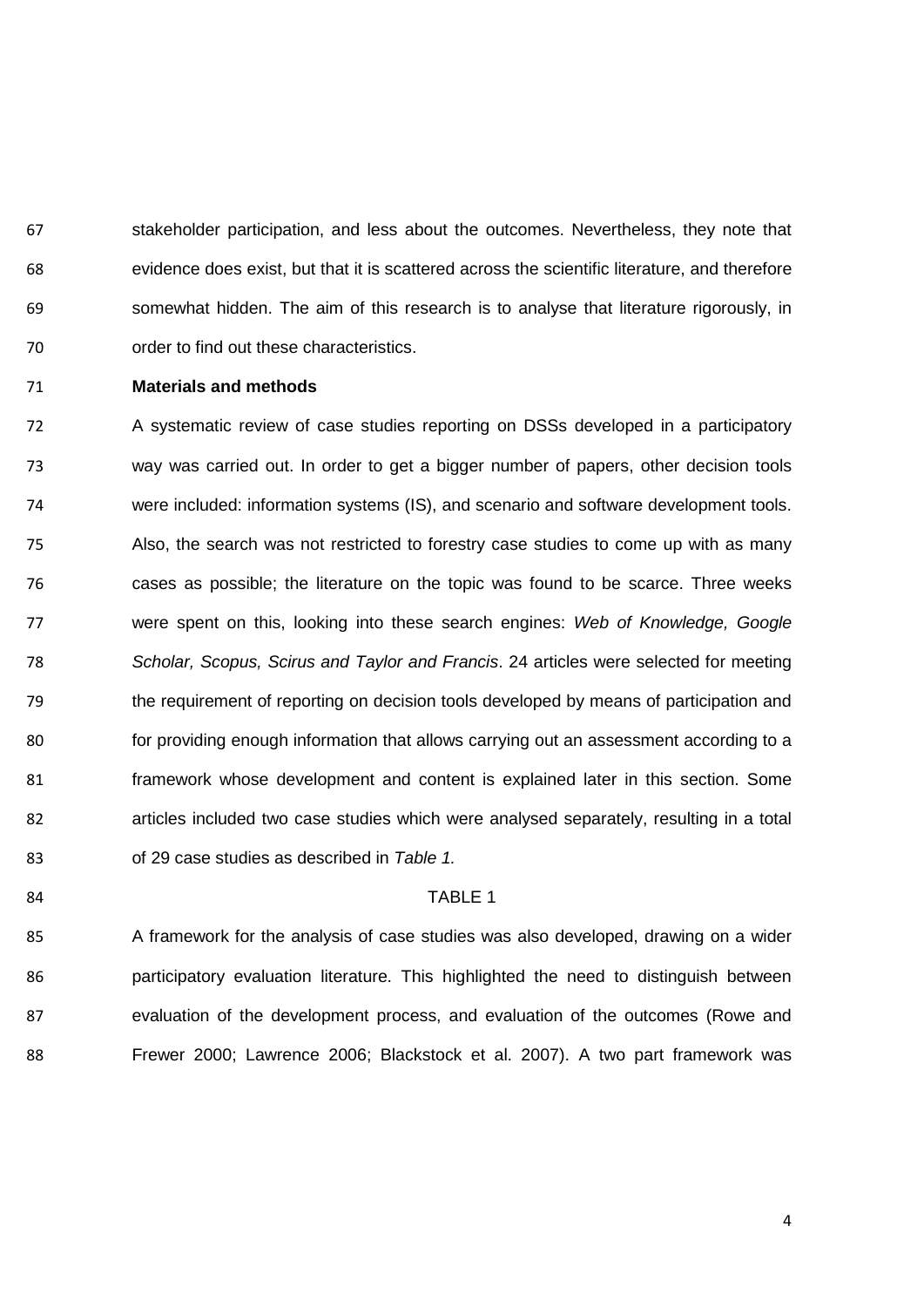therefore designed. Framework criteria were assessed based on relating information contained within each paper: either quotations from participants or statements from developers of the process. The evaluation was carried out by the first author of this paper and a score of low, moderate or high was given to each criterion depending on the degree to which it was met; an uncertain category was also used where evidence was missing or unclear. The evaluation of each criterion was accompanied by the evidence from the text that supported it, as it can be seen in the downloadable appendix to the paper (whose internet link is referenced in this text before the references section), so that it can be verified and judged by oneself. *Tables 2, 3, 4* and *5* show the criteria employed, their definitions and their sources.

- TABLE 2 TABLE 3 101 TABLE 4
- TABLE 5
- 

 Based on the authors' own experience and a general overview of the papers, four stages of tool development process were identified: scope, prototype, usability, and testing. Scope covers the initial meetings where the objectives and context of the tool are established. Prototype is the stage in which an early concept of the look and feel of the tool is developed and tested by the stakeholders. The usability stage involves the tool being improved in terms of its appearance and ease of use. In the testing stage a trial of the tool is undertaken before its release. The assessment of the development

process of each of the case studies involved considering the same criteria (*Table 2*) for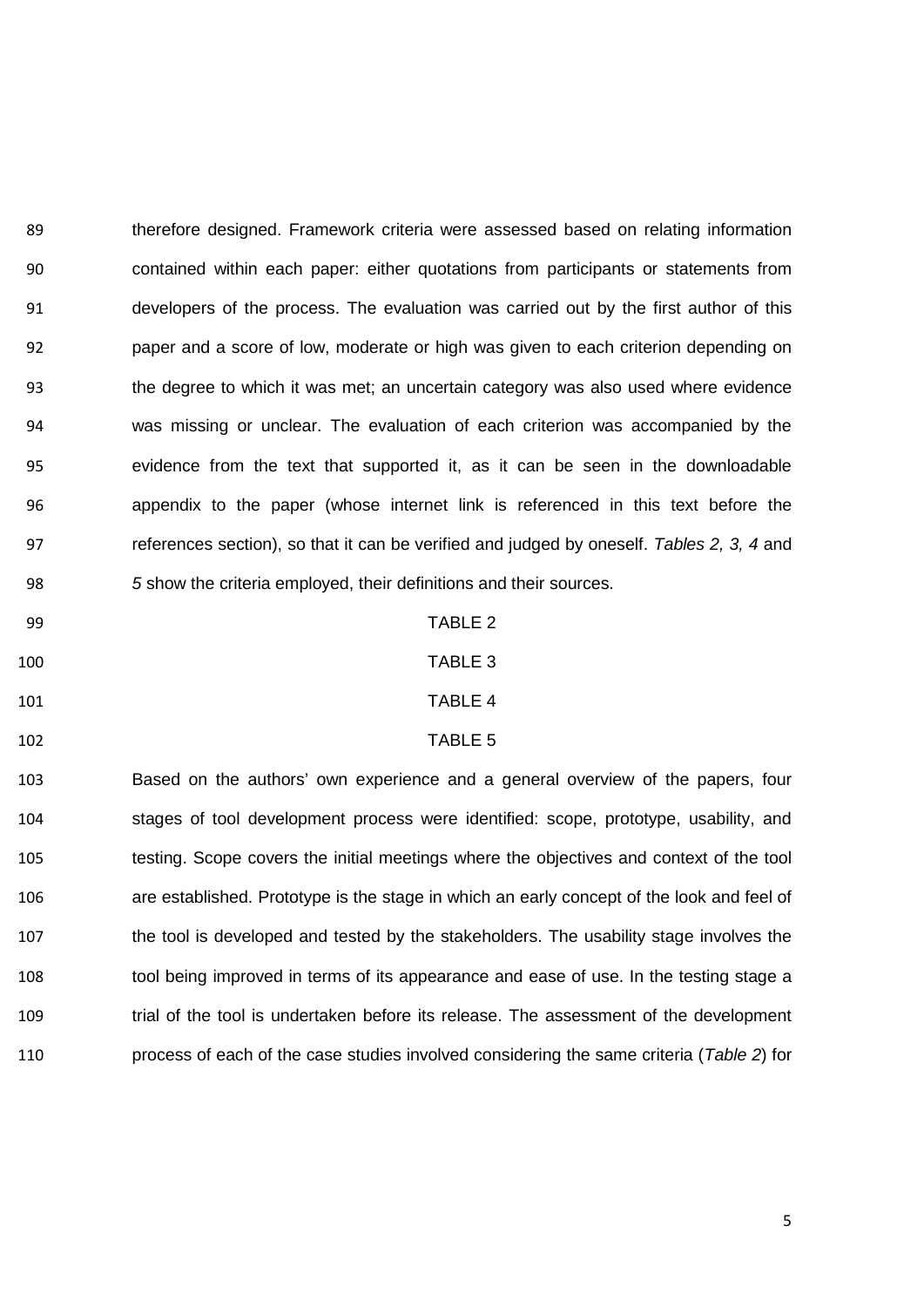each of the four stages of development. It was also assessed in each stage the degree of involvement of stakeholders according to the scale presented in *Table 3*, this concept refers to the degree to which stakeholders are engaged in the process (Reed 2008), also described as a ladder of participation that ranges from passive information to active engagement (Arnstein 1969).

 Concerning the outcomes, two sets of criteria were used to evaluate them. 1) Criteria evaluating personal outcomes: attitude changes and stakeholders' perceptions towards the decision tool, its context and the decision problem, and the participatory development process (*Table 4*). And 2) criteria evaluating factual outcomes: changes the tool and the development process have brought or influenced (*Table 5*).

 Frequency tables for the number of times each criterion was given a certain score were developed and then transformed into graphical outputs (see *Figures 1*, *2*, *3*, *4*, *5* and *6* in the results section). The aim of this step is to see the predominant scores in each criterion. Then, the criteria score profile of each case study (that means, the score that all the criteria get in each case study) is written down in an excel file. This information was used to complete a Principal Coordinate Analysis (PCO) in order to visualise the similarities within the criteria scores of the 29 case studies.

 PCO takes a similarity matrix constructed between every possible pair of case studies. To estimate the similarity between two case studies, a score and weight were calculated for each criterion: the weight prioritises when a criterion gets a score in both case studies (low, moderate or high), compared to when one or both of them are categorised as uncertain; the score prioritises the closer the evaluation of any criterion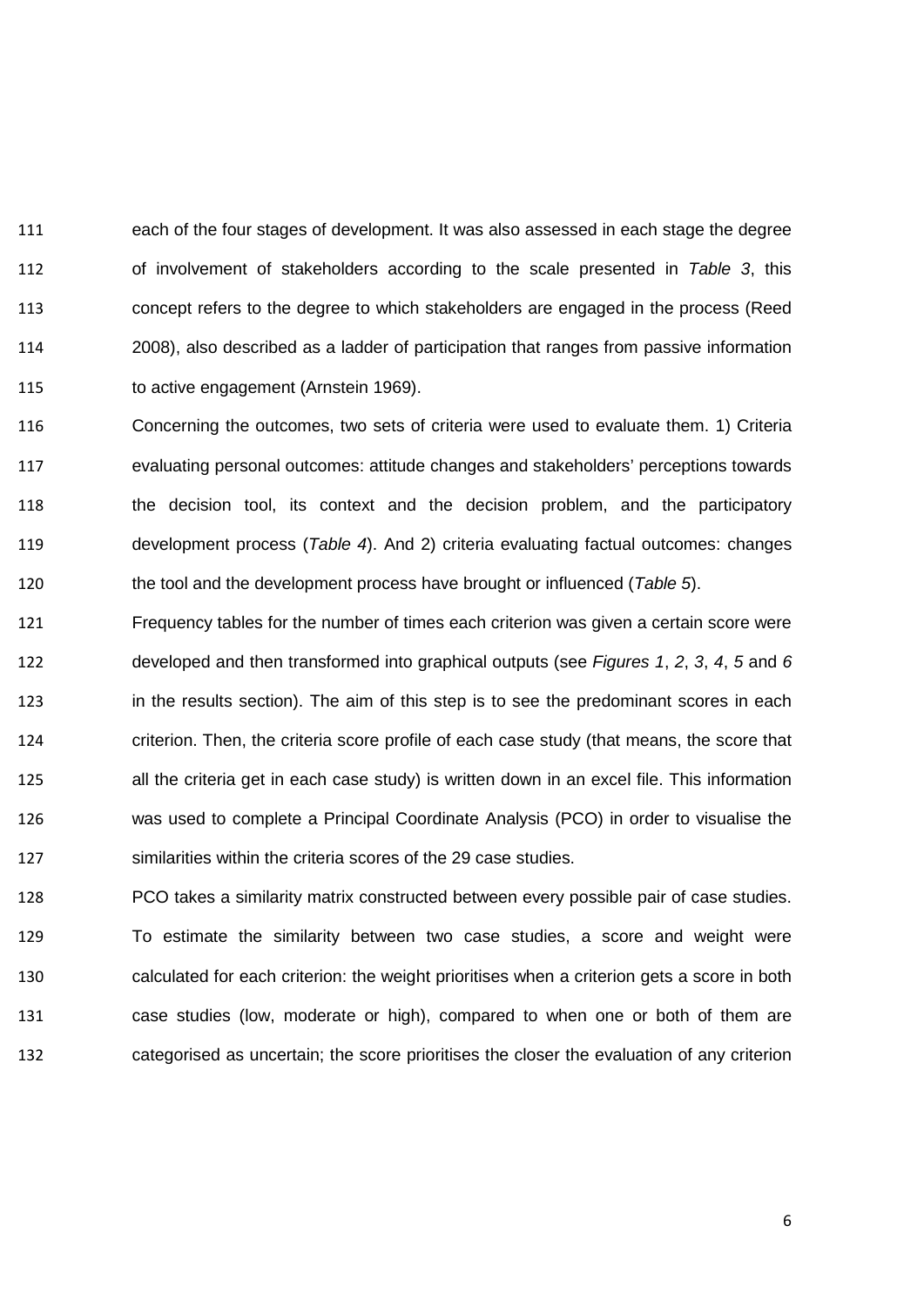in both case studies is (it will be higher if both case studies are categorised as uncertain than if just one does, and it will be higher if both are scored low than if one scores low and the other high); formulas are out of the scope of this research. The final 136 similarity score between both case studies was obtained by adding the scores of all the criteria together and dividing by the sum of the weights, resulting in a value between 0 and 1. For the calculation of the similarity matrix, a single number for the four development process stages is used for each development process criteria; it corresponds to the last chronological score (chronology: scope, prototype, usability and testing stages), for example, if a criterion is evaluated the following way across four development stages: low, uncertain, high, uncertain, it would be scored "high" for calculating the matrix.

 Afterwards, the PCO algorithm is used to estimate coordinates for each case study in such a manner that most of the [variance](http://en.wikipedia.org/wiki/Variance) in the data was captured in the first [axis,](http://en.wikipedia.org/wiki/Cartesian_coordinate_system) with each subsequent axis containing progressively less information. It is then possible to visualize the main structures in the data by plotting the first two axes against each other (see *Figures 7* and *8* in the results section). Case studies that are positioned close together in the PCO plot would be expected to have a similar criteria score profile. Further interpretations of case study clusters are required: groupings might occur where most criteria have been scored high, uncertain, or a group may exist where a specific subset of criteria is constantly scored high with other criteria scored low.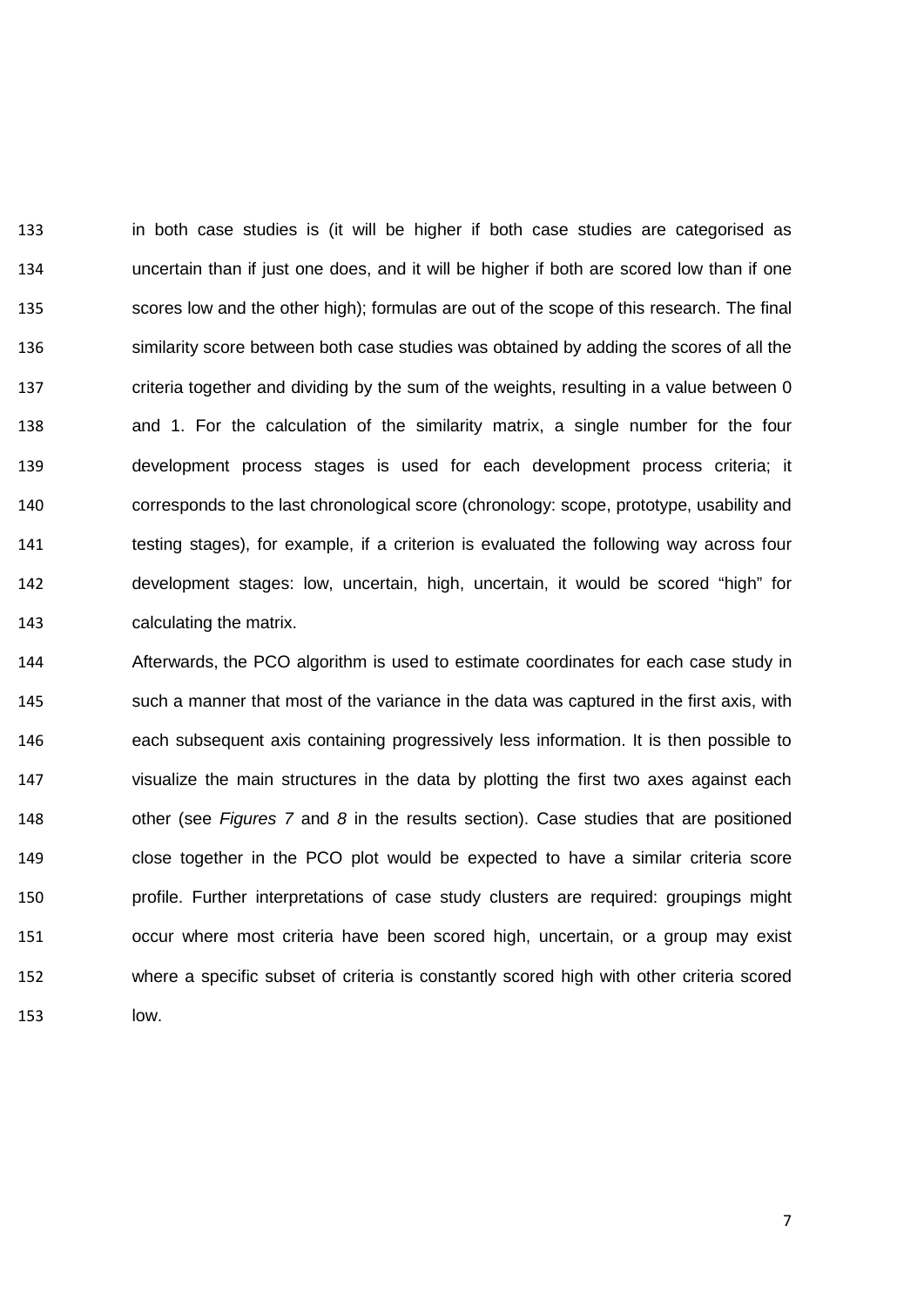*Figures 7* and *8* (see results section) highlight different features of the case studies and it can be seen that the ones in the lower left quadrant perform better than those in the others. More details are given in the next section, but considering this fact two groups of case studies have been created for comparing their criteria score profiles: those in the lower left quadrant (LL), against those in the upper right (UR). The UR group has been broadened by adding cases out of both quadrants that develop a DSS. It is done 160 like this so that the two groups have a similar number of cases (LL: 14; UR: 12) and because DSSs are the tools originally aimed to look at in this study. Therefore, the following case studies form the LL group: 2, 4, 5, 8, 14, 16, 18, 21, 22, 23, 25, 26, 27, 28; and form the UR group: 1, 3, 6, 7, 9, 10, 11, 12, 13, 19, 20 and 29 (see *Table 1* for a complete reference of the case studies). For the comparison, the score profiles of the case studies of each group were put together (see *Tables 6*, *7*, *8*, *9*, *10* and *11* in the next section), separating development process and outcomes for both groups.

# **Results**

 *Figures 1, 2, 3* and *4* in this section do not show that, in relation to the four process development stages, not all case studies included information on all of them: 26 cases included the scope stage, 6 discussed the prototype stage, 7 explored the usability 171 stage and 5 described the testing stage. The uncertainty shown in the graphs corresponds to case studies showing evidence on that stage but categorised as "uncertain" for that specific criterion.

# FIGURE 1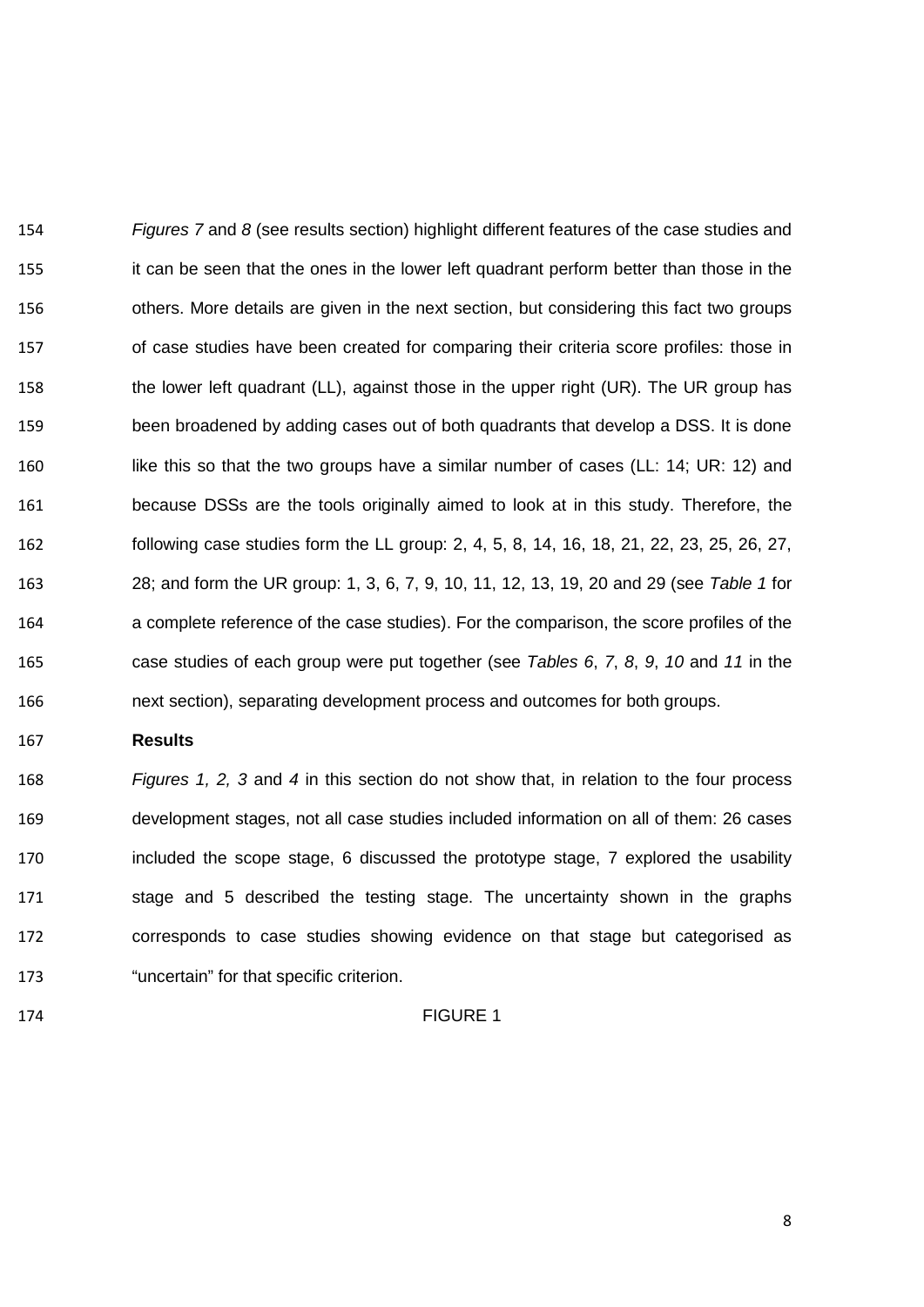In the scoping stage (*Figure 1*), the criterion with the lowest degree of uncertainty is *representation*, and the one with the highest is *conflict resolution.* For all the criteria, the score "high" is the most frequent. *Structured group interaction, opportunity to influence outputs and process development,* and *challenging status quo* were found to be the criteria with strongest evidence of impact after *representation*. In relation to the degree of stakeholder involvement (see *Table 3*), "involve" is the most frequently 181 recorded (50% of the case studies).

FIGURE 2

 The level of uncertainty remains about the same in the prototype stage (*Figure 2*)*.* The score "high" reduces in favour of more "moderate" and "low" scores. Concerning the degree of involvement, there is a slight reduction of "involve" cases and an increase of "partner" and "empower".

## 187 FIGURE 3

 The results for the usability stage criteria remain similar to previous stages (*Figure 3*); *structured group interaction* is an exception because the amount of uncertainty increases noticeably. The score "high" remains frequent*.* In this stage, the main type of stakeholder involvement is "consult".

## FIGURE 4

 In the testing stage (*Figure 4*), it is interesting to note that there is an increase in the number of cases which can be described as fitting "empower" degree of stakeholder involvement (40%).

## FIGURE 5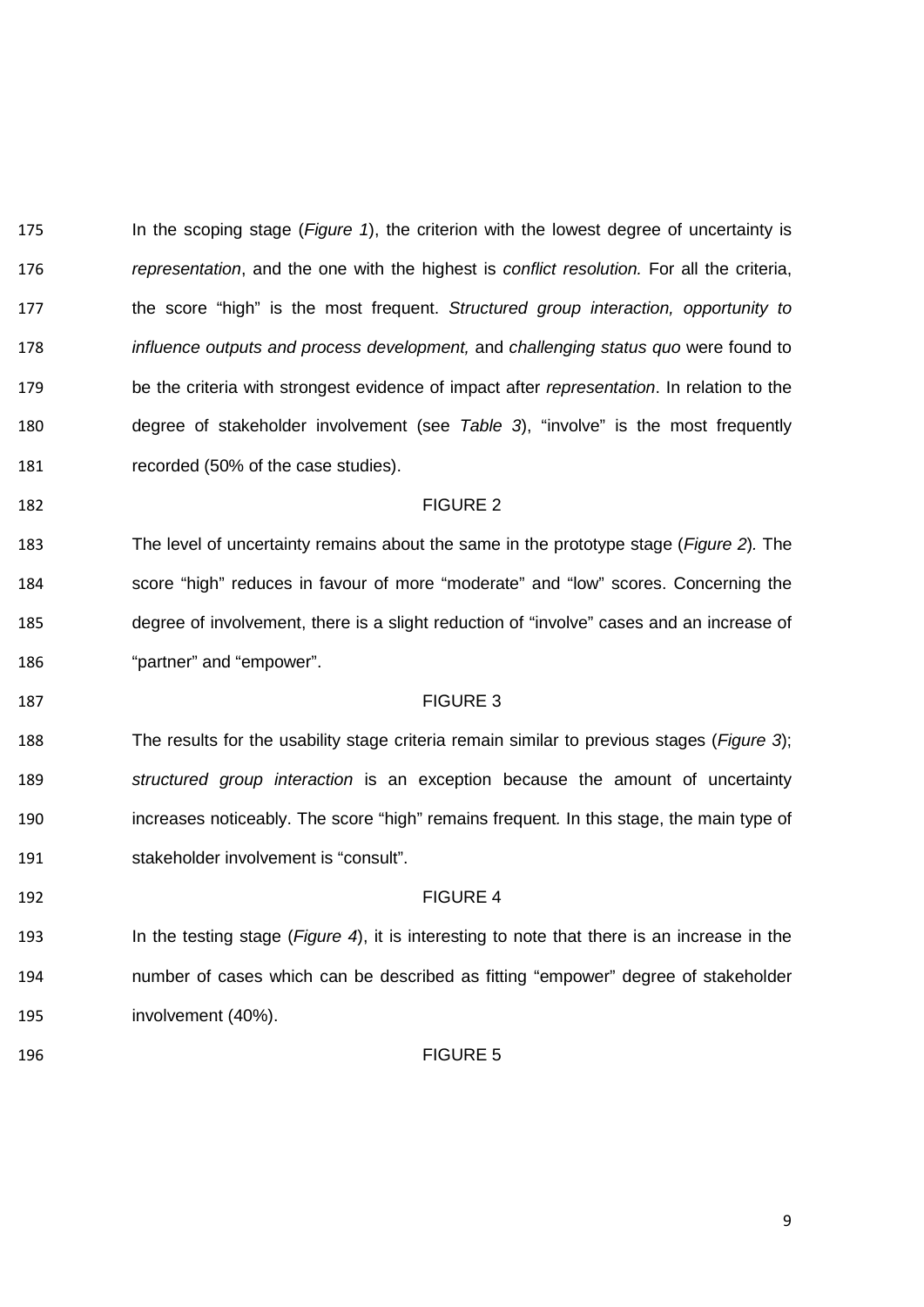In respect to personal outcomes (*Figure 5*), the criterion with the lowest uncertainty is *acceptance of process and outputs*. The other criteria (see *Table 4*) score predominantly "high", but they show high levels of uncertainty (more than 50%). The factual outcomes (see *Table 5*) reveal "high" scores but, with the exception of the criterion *objectives met*, the others have more than 70% of uncertainty (*Figure 6*).

# FIGURE 6

 *Figure 7* tells that case studies in the lower left quadrant get between 6 and 10 development criteria scored and an average score between 2.6 and 3, whereas the cases in the upper right one get between 2 and 6 criteria scored and average scores between 2 and 2.5. Regarding the outcomes, the graph shows that most of the case studies having a high average score (over 2.6) are concentrated in the lower left quadrant; these average scores include the factual and personal outcomes together.

## FIGURE 7

 *Figure 8* shows that in the lower left quadrant 10 out of 14 cases carry out an "involve" degree of stakeholder involvement, there is also one "partner" case and two "empower". By contrast, in the upper right quadrant three case studies are consultative, one informative and only two "involve". Note that figure 8 shows the last chronological degree of involvement of the four development stages, excluding those stages that were not considered in the case study.

## FIGURE 8

 The main findings from comparing the criteria score profiles of the LL and the UR groups are now reported. In relation to the development process (*Tables 6* and *7*),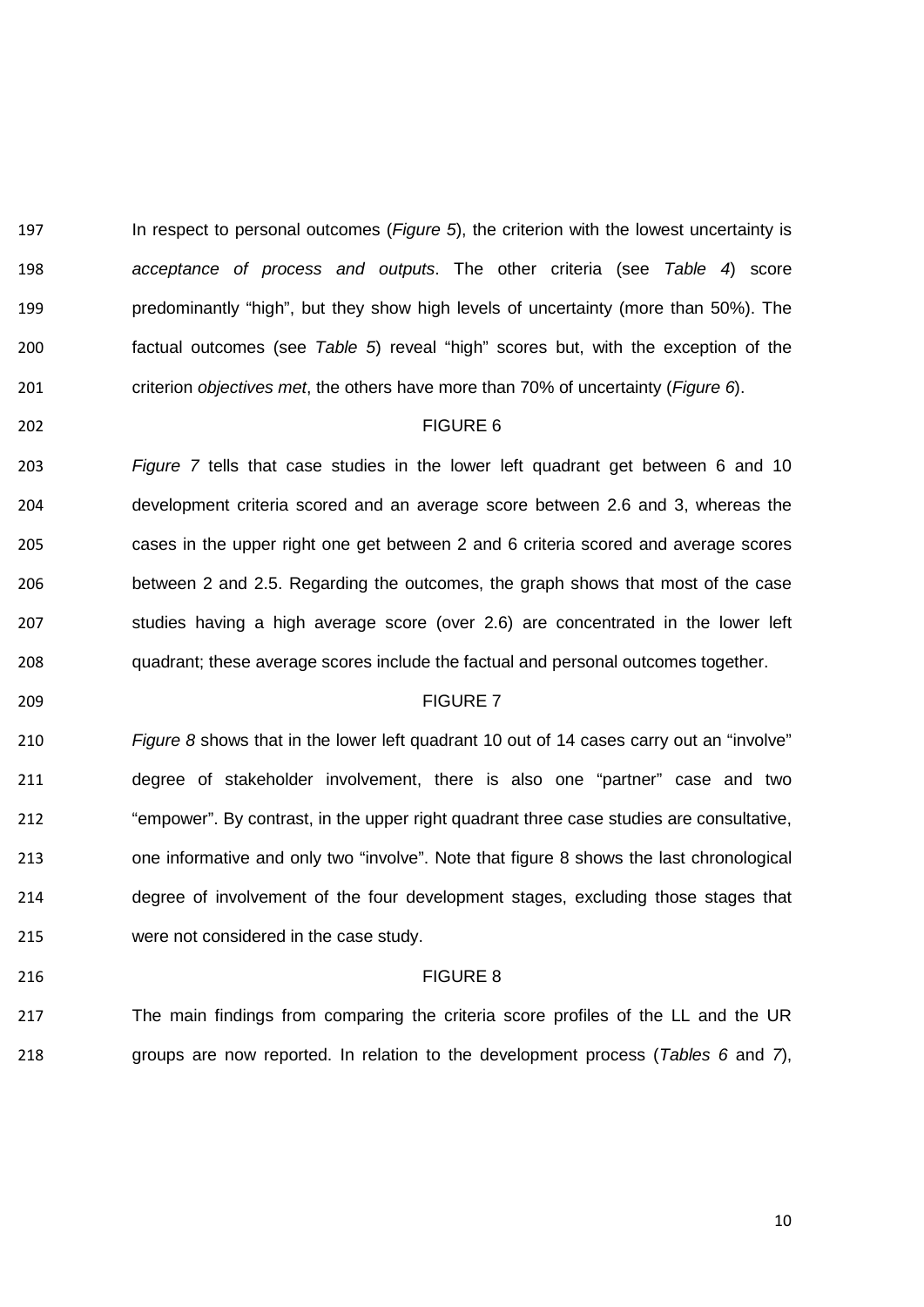*structured group interaction* gets a high average score (2.85) in the LL group and is scored in 13 of the cases, whereas for the UR it gets a medium score (2.2) and is only scored in 5 cases. *Opportunity to influence process development and outputs* and *challenging status quo* also show higher scores and lower uncertainty in LL compared to UR. There is also a contrast between both groups for *clear mandates and goals*: it has 100% uncertainty in the UR group and gets a high score (2.86) in the LL group. It happens in the two groups that the number of case studies that consider the prototype, usability and testing stages is small; thus, these results are based in the comparison of the scores for the scope stage. Note that these scores do not coincide with the ones displayed in *Figure 7*, which are the ones used to develop the similarity matrix as it has been explained in the materials and methods section.

# TABLE 6

## TABLE 7

 Referring to the factual outcomes, *Tables 10 and 11* show good scores in both groups for the criterion *objectives met*, which also has the lowest uncertainty. There is diversity in scores for the other factual outcome criteria: LL gets high scores for all of them, whereas UR has moderate or low scores; however, they show a high level of uncertainty in both groups. The personal outcomes (*Tables 8* and *9*) *acceptance of process and outputs* and *recognised impacts* get high scores in both groups but there is higher uncertainty in the UR group. *Relationships and social capital building* and *social learning* have a high degree of uncertainty in both groups and moderate results, except for *social learning* that gets a high score in LL.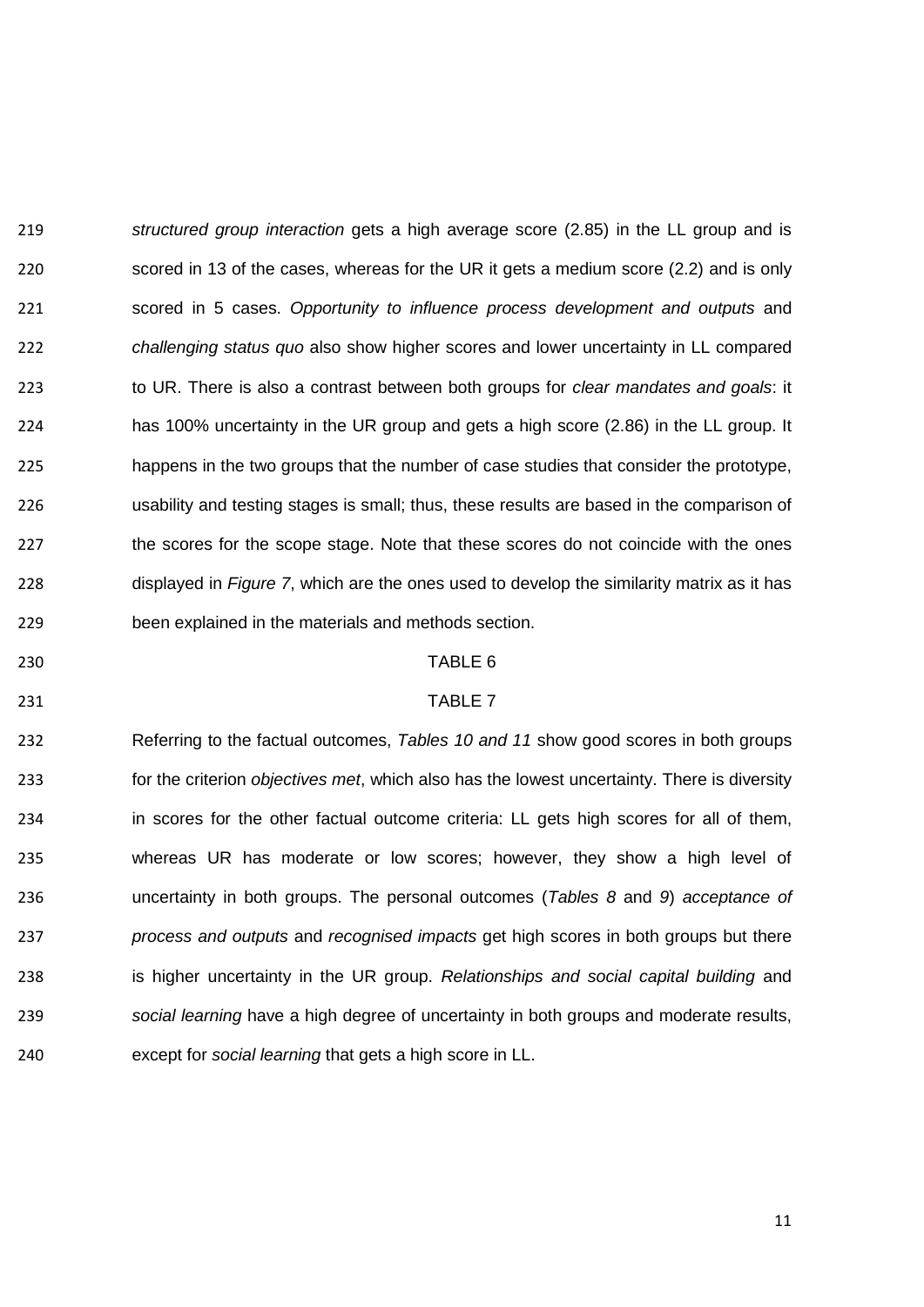TABLE 8 242 TABLE 9 TABLE 10 TABLE 11

# **Discussion**

 This research set out to analyse the literature on participatory DSS development rigorously, by developing a framework of evaluation criteria. This framework builds on recommendations of experts in participatory processes and analyses separately the development process and the outcomes. Therefore, it allows assessing which characteristics of the participatory development process lead to better outcomes. Another remarkable feature of the framework is the differentiation between personal and factual outcomes: the aim of a participatory process is not just about involving stakeholders to make decisions, but also to infer some changes in their attitudes and knowledge about the topic of the decision.

 This discussion is based on the analysis and comparison of the two groups of case studies mentioned in the materials and methods section: LL and UR. Not all case studies are included in them, but they are two good samples to look at since they represent different situations of the characteristics intended to study: both for the development process and for the outcome criteria scores are higher and uncertainty lower in LL compared to UR.

 Starting by the degree of stakeholder involvement, looking at LL group case studies in *Figure 8*, 10 out of 14 carry on an "involve" degree, and it is the lowest among all case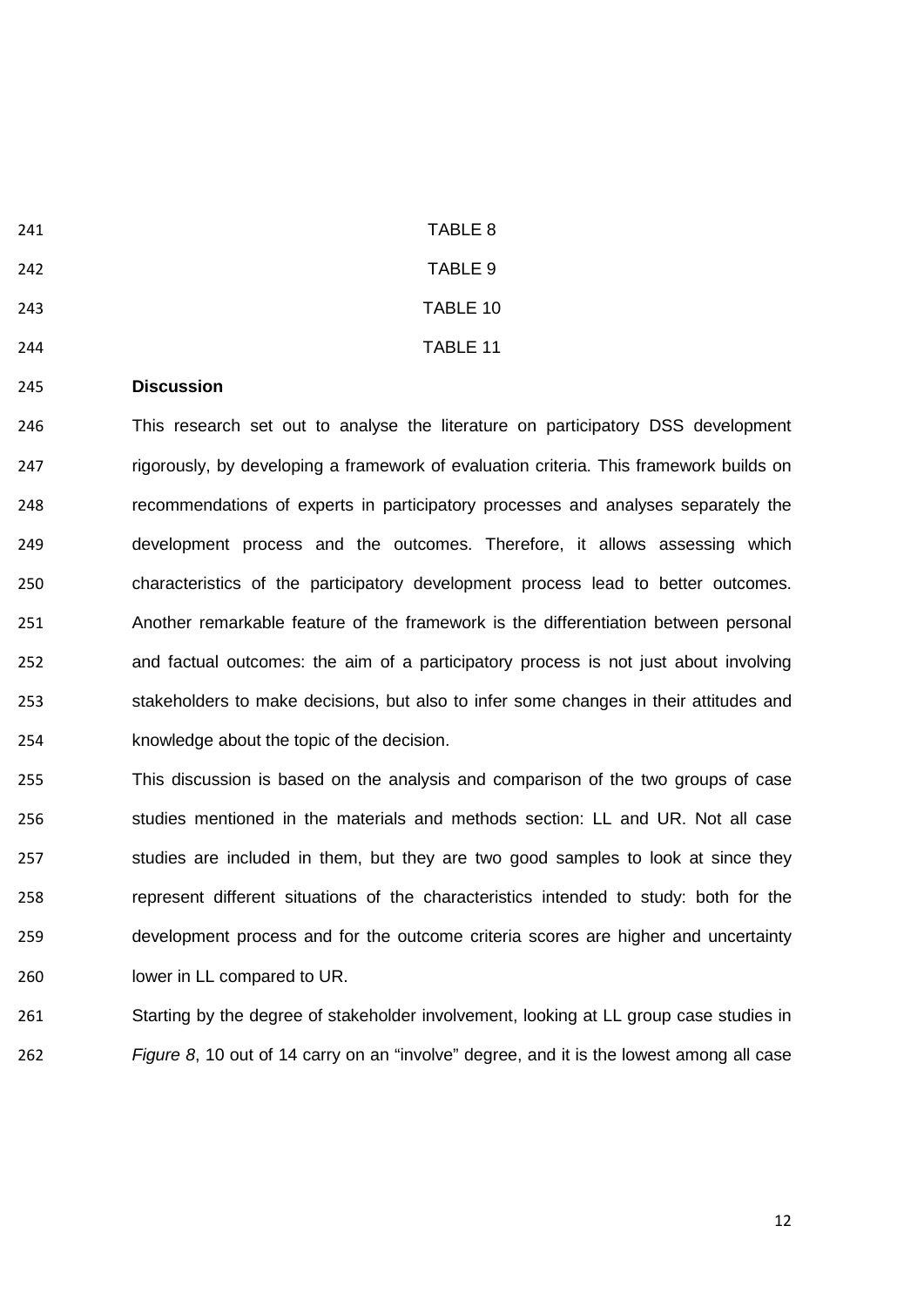studies of the group. On the other hand, in the UR group the most frequent degree of stakeholder involvement is "consult" (6 out of 12). Considering the fact that criteria scores are better for LL than for UR, it can be said that the higher the involvement of participants, the better the outcomes. Pretty (1995) supports this statement: *according to the analysis, it was quite clear that as involvement increases, project effectiveness does so from medium to high*; and he bases his argument in a previous study of 121 participatory water supply projects in Africa with different degrees of involvement.

 In respect to the development process, *Tables 6* and *7* reveal contrast for criteria *Structured group interaction*, *opportunity to influence process development and outputs*, *challenging status quo and fostering creative thinking* and *clear mandates and goals*; so, these are important criteria to consider in the development process. It does not mean that these criteria have the best results in LL and the worst in UR, but that results vary between groups: for example, *clear mandates and goals* has medium level 276 of uncertainty in LL (scored 7 times), but it has a total level of uncertainty in UR. On the other hand, *representation* gets a high score and a low uncertainty in both groups.

 The analysis of the outcomes reflects high uncertainty. Apart from the fact that paper authors report on the tools developed more than on the outcomes, an explanation for this uncertainty in the case of the factual ones is that these criteria (*impact on policy making, uptake of the tools, legacy* and *impact on users' practice*) require long-term monitoring of the tools and the case studies included in this research are generally reported after the development of the tools. Personal outcomes have to be directly asked to participants after the process and it does not usually happen. Nevertheless,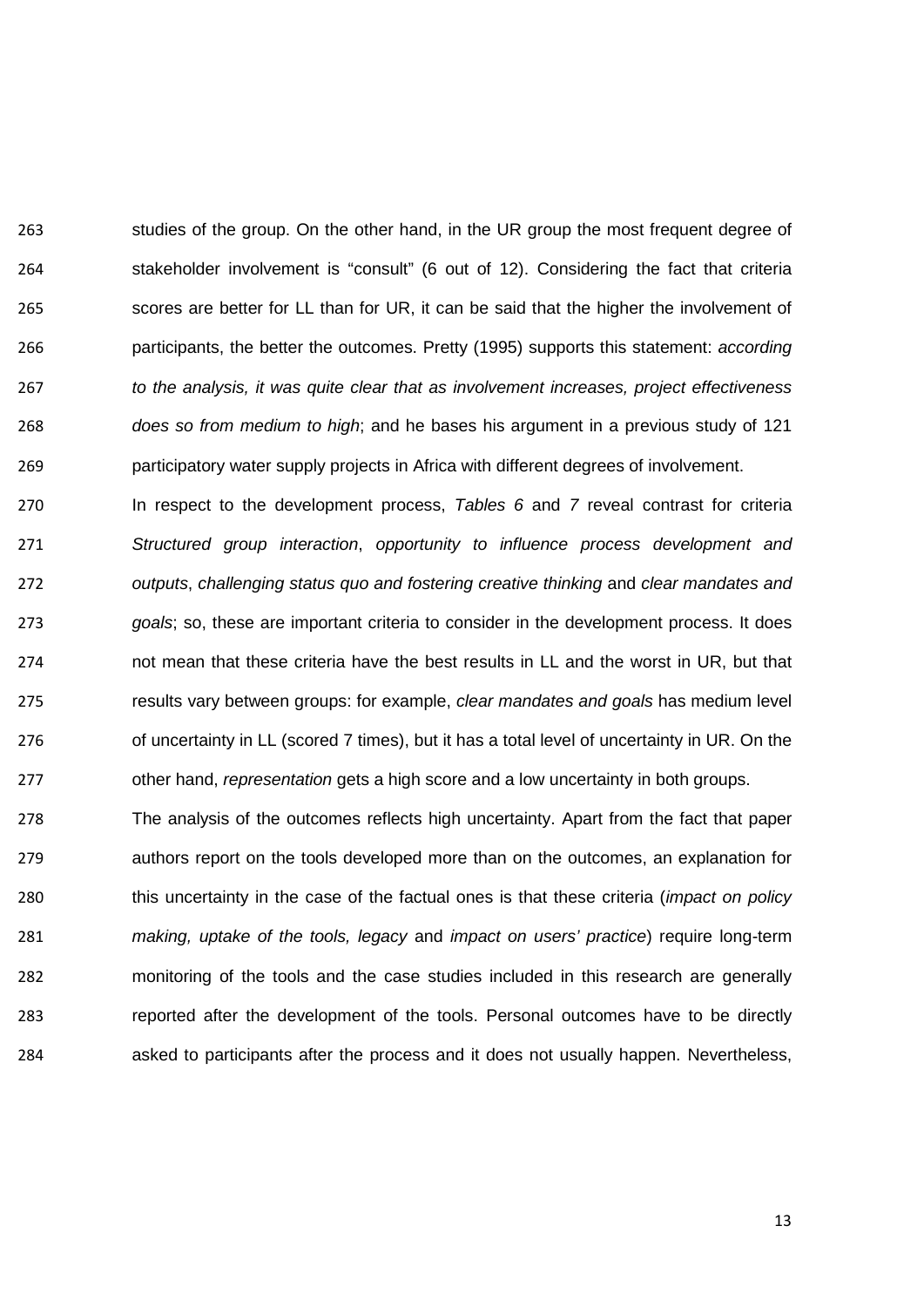the scores are better in the LL group and this suggests that when considering the development criteria of the framework, especially the ones highlighted in the previous paragraph, outcomes are improved.

 This research analyses reports of various authors. This means that the quantity and quality of information provided differs among papers, depending on what their authors want to emphasize, what implies that our evaluations might be slightly different if more or other kind of data relative to the accomplishment of the criteria had been given. But, the objective was to answer the research question by means of analysing the scientific literature. However, to get a better answer, further research is recommended to include other sources apart from literature review, like direct interviews with both developers and participants of tool development processes and participatory processes.

## **Acknowledgements**

 Authors would like to thank: *COST Action FP0804-Forest Management Decision Support Systems (FORSYS)* for financing a three month Short-Term Scientific Mission (STSM) in Forest Research (Roslin, UK) in 2012, making possible this research; Spanish Ministry of Economy and Competitiveness for supporting the project *Multicriteria Techniques and Participatory Decision-Making for Sustainable Management* (Ref. ECO2011-27369) where the leading author is involved; and the Regional Ministry of Education, Culture and Sports (Valencia, Spain) for financing a research fellowship (Ref. ACIF/2010/248).

**Appendix**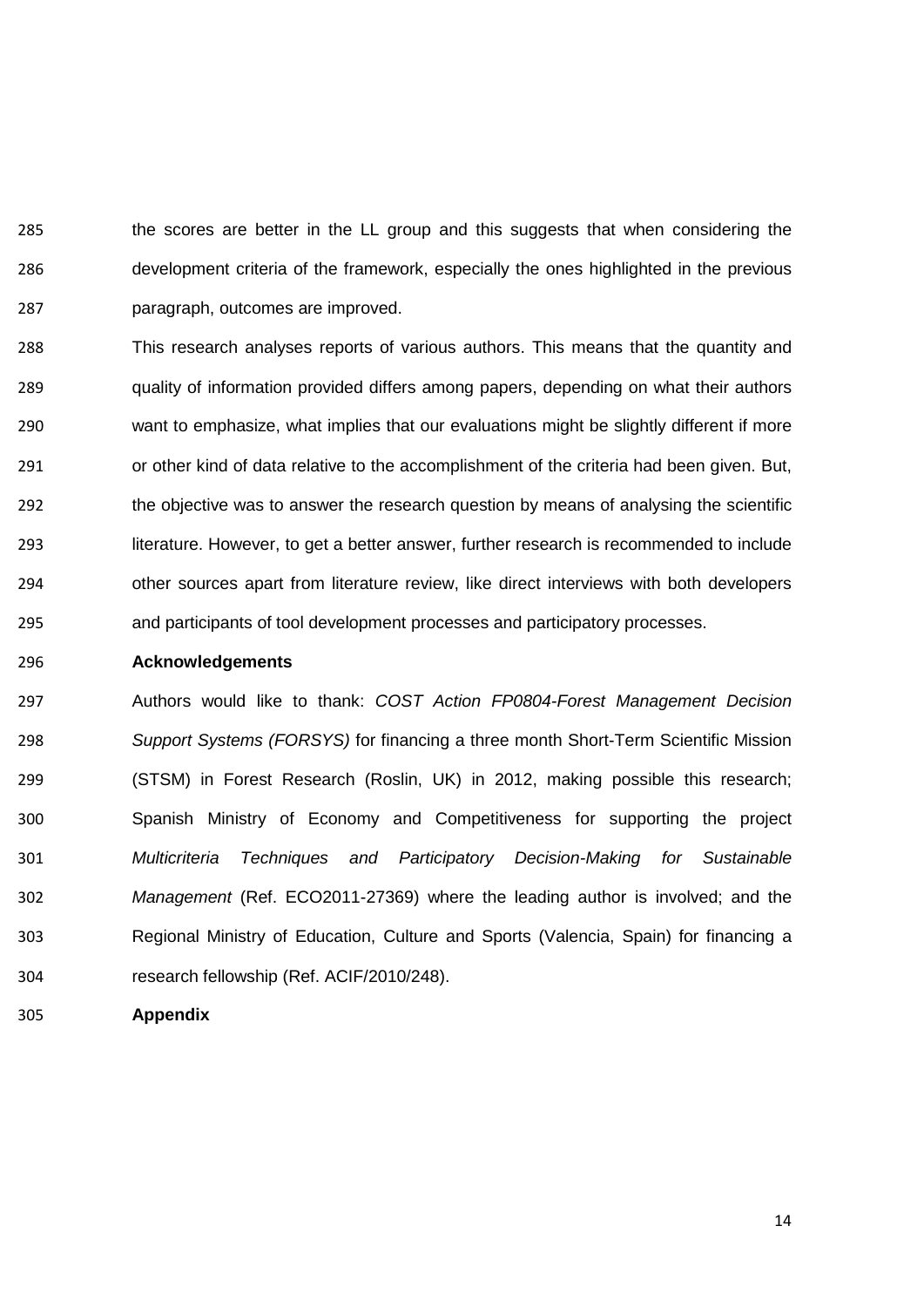An appendix that contains the evaluation of every case study according to the evaluation framework including the supporting evidence can be consulted in the following link: **LINK REQUIRED**.

**References**

- Arnstein A. 1969. A ladder of citizenship participation. Journal of the American Institute of Planners. 26: 216-233.
- Atwell RC, Schulte LA, Westphal LM. 2011. Tweak, adapt or transform: policy scenarios in response to emerging bioenergy markets in the US Corn Belt. Ecology and Society. 16 (1): 10. Available from: <http://www.ecologyandsociety.org/vol16/iss1/art10/>
- Barac A, Kellner K, de Klerk N. 2004. Land user participation in developing a computerised decision support system for combating desertification. Environmental Monitoring and Assessment. 99: 223-231.
- Bennet A, Bennet D. 2008. The decision making process in a complex situation. In: F. Burstein and C.W. Holsapple (Editors), Handbook on Decisions Support Systems. Springer-Verlag, Berlin, Heidelberg.
- Blackstock KL, Kelly GJ, Horsey BL. 2007. Developing and applying a framework to evaluate participatory research for sustainability. Ecological Economics. 60: 726-742.
- Breuer NE, Cabrera VE, Ingram KT, Broad K, Hildebrand PE. 2008. AgClimate: a case
- study in participatory decision support system development. Climate Change. 87: 385-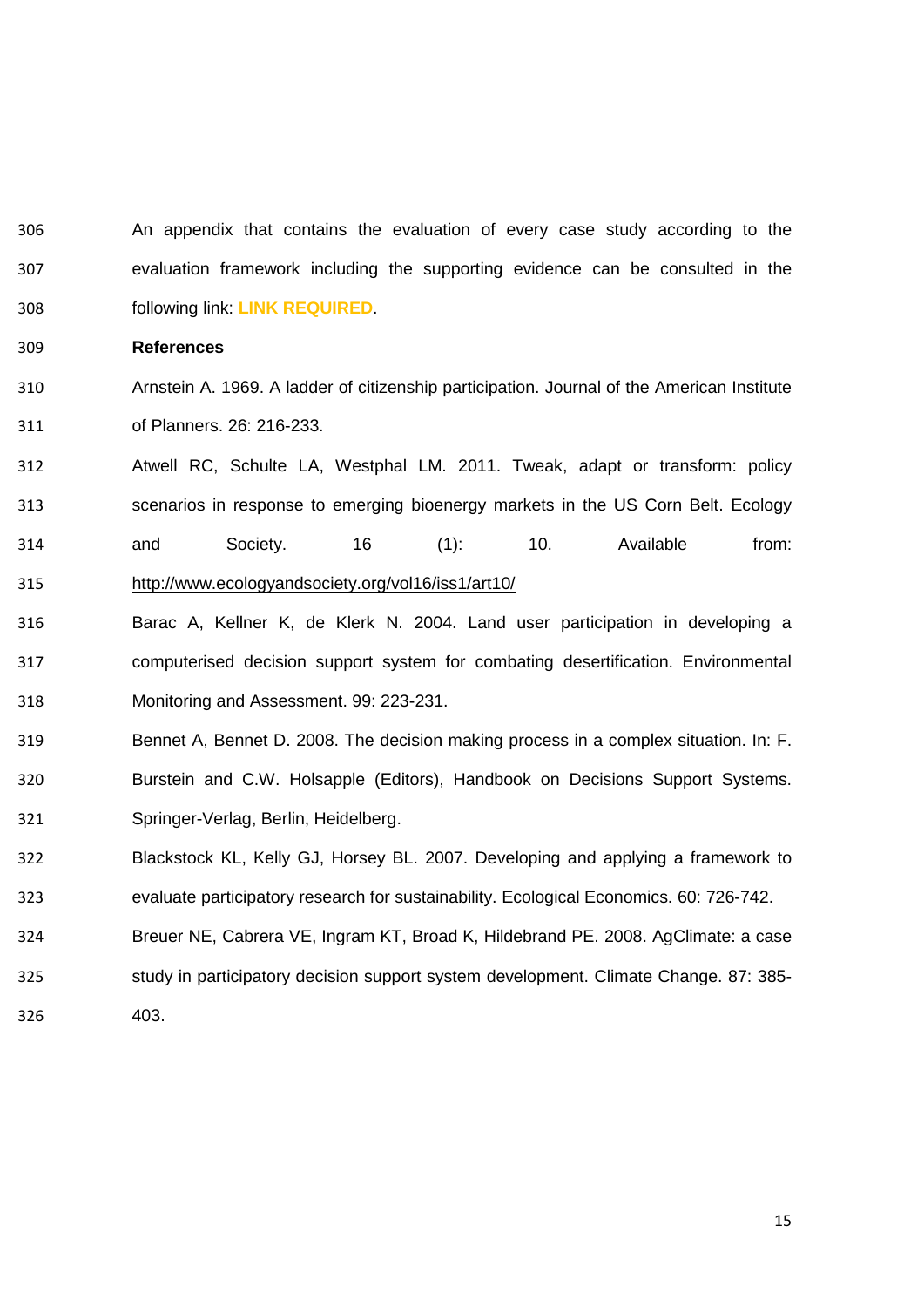- Bunch MJ, Dudycha DJ. 2004. Linking conceptual and simulation models of the Cooum River: collaborative development of a GIS-based DSS for environmental management. Computer, Environment and Urban Systems. 28: 247-264.
- Byrne E, Sahay S. 2007. Participatory design for social development: A South African case study on community-based health information systems. Information Technology for Development. 13 (1): 71-94.
- Cain JD, Jinapala K, Makin IW, Somaratna PG, Ariyaratna BR, Perera LR. 2003. Participatory decision support for agricultural management. A case study from Sri Lanka. Agricultural Systems. 76: 457-482.
- Chakraborty A. 2011. Enhancing the role of participatory scenario planning processes: Lessons from Reality Check exercises. Futures. 43: 387-399.
- Cinderby S, de Bruin A, Mbilinyi B, Kongo V, Barron J. 2011. Participatory geographic information systems for agricultural water management scenario development: A Tanzanian case study. Physics and Chemistry of the Earth. 36: 1093-1102.
- Drew CH, Nyerges TL, Leschine TM. 2004. Promoting transparency of long-term environmental decisions: The Hanford decision mapping system pilot project. Risk Analysis. 24(6): 1641-1664.
- Driedger SM, Kotari A, Morrison J, Sawada M, Crighton EJ, Graham ID. 2007. Using participatory design to develop (public) health decision support systems through GIS.
- International Journal of Health Geographics. DOI: 10. 1186/1476-072X-6-53
- Duinker PN. 1998. Public's participation's promising progress: advances in forest decision-making in Canada. Commonwealth Forestry Review. 77: 107-112.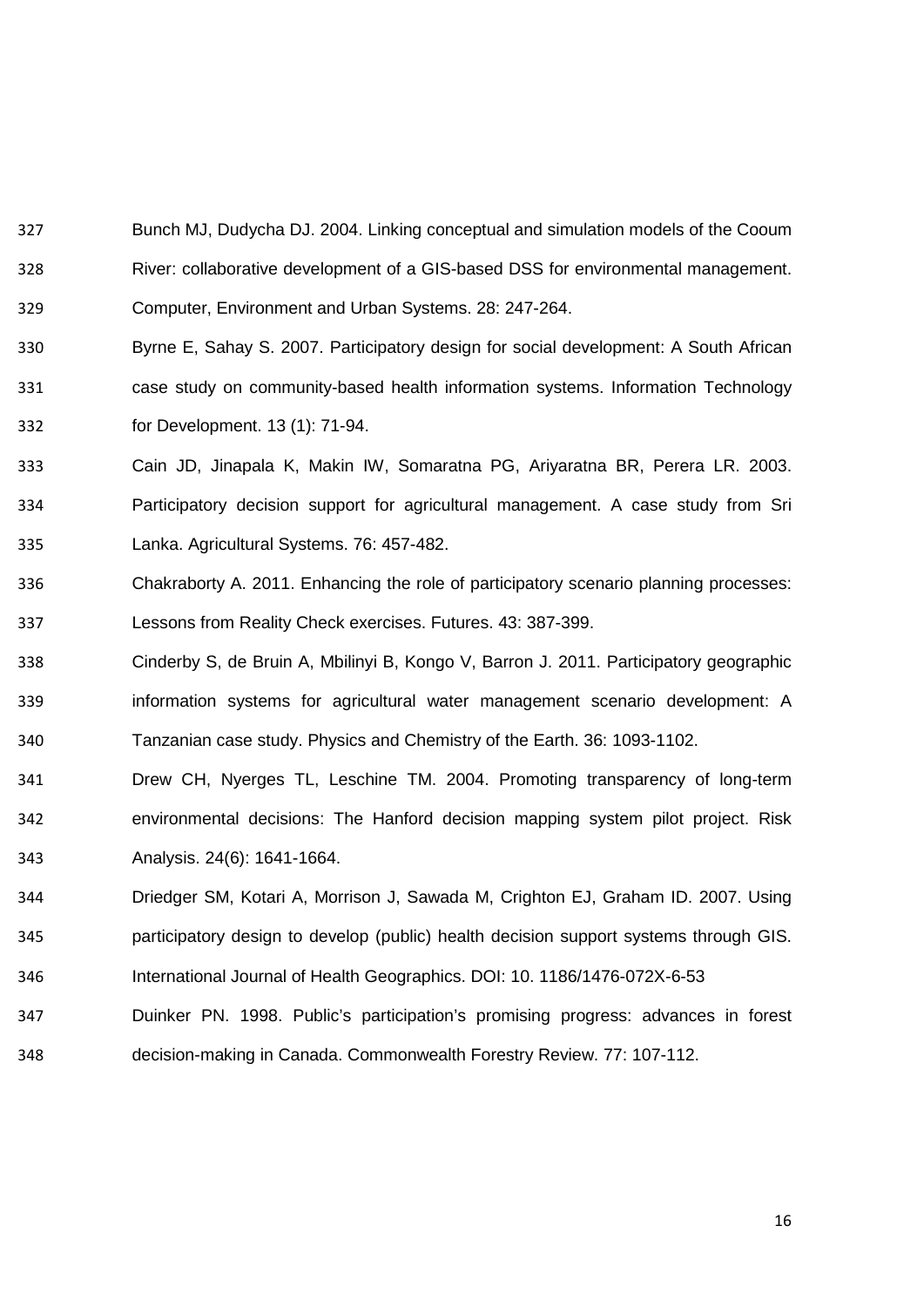Evers M. 2008. An analysis of the requirements for DSS on integrated river basin management. Management of Environmental Quality: An International Journal. 19 (1): 37-53.

 Forestry Commission. 2011. Public engagement in forestry: a toolbox for public engagement in forest and woodland planning. Forestry Commission. Edinburgh.

 Iivari N. 2011. Participatory design in OSS development: interpretive case studies in company and community OSS development contexts. Behaviour and Information Technology. 30 (3): 309-323.

- Innes JE, Booher DE. 1999. Consensus building and complex adaptive systems A framework for evaluating collaborative planning. Journal of the American Planning Association. 65: 412-423.
- Jakku E, Thorburn PJ. 2010. A conceptual framework for guiding the participatory development of agricultural decision support systems. Agricultural Systems. 103: 675- 682.
- Jessel B, Jacobs J. 2005. Land use scenario development and stakeholder involvement as tools for watershed management within the Havel River Basin. Limnologica. 35: 220-233.
- Jiye M, Wenmo S. 2008. Empirical study of distinct features and challenges of joint development of information systems: The case of ABC Bank. Tsinghua Science and Technology. 13 (3): 414-419.
- Kautz K. 2011. Investigating the design process: participatory design in agile software development. Information Technology & People. 24 (3): 217-235.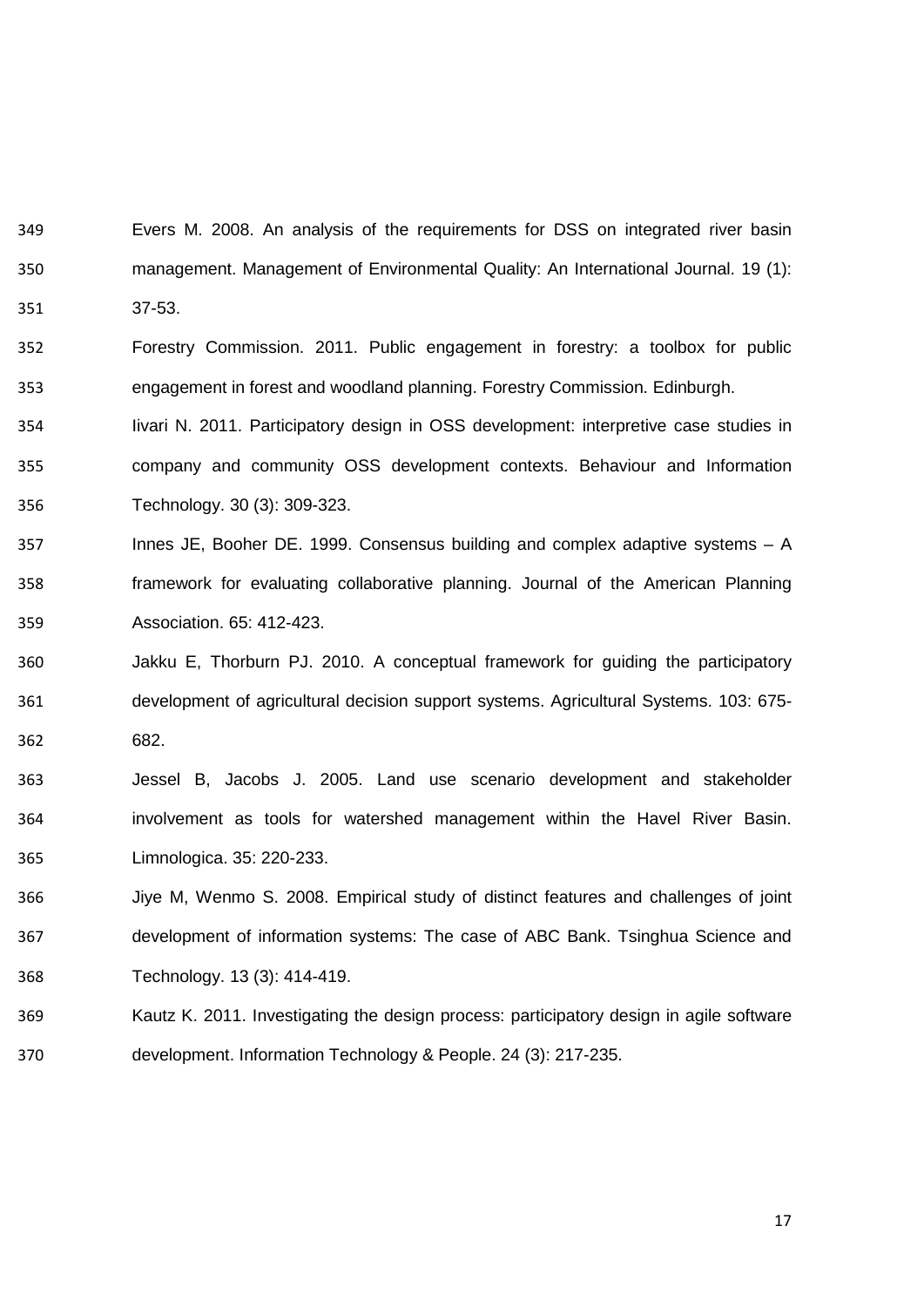Kizito F. 2008. Development of decision support tools for urban water supply management in Uganda [dissertation]. Stockholm (Sweden): Royal Institute of Technology (KTH).

- Kowalski K, Stagl S, Madlener R, Omann I. 2009. Sustainable energy futures: Methodological challenges in combining scenarios and participatory multi-criteria analysis. European Journal of Operational Research. 197: 1063-1074.
- Lawrence A. 2006. No personal motive? Volunteers, biodiversity and the false dichotomies of participation. Ethics, Place and Environment. 9 (3): 279-298.
- Lawrence A, Stewart A. 2010. Sustainable forestry decisions: on the interface between technology and participation. Mathematical and Computational Forestry and Natural-Resource Sciences. 3 (1): 42-52.
- Menzel S, Nordström EM, Buchecker M, Marques A, Saarikoski H, Kangas A. 2012. Decision support systems in forest management: requirements from a participatory planning perspective. Eur J Forest Res. DOI: 10.1007/s10342-012-0604-y
- Moote MA, McClaran MP, Chickering DK. 1997. Theory in practice: applying participatory democracy theory to public land planning. Environmental Management. 21: 877-889.
- Newman S, Lynch T, Plummer AA. 2000. Success and failure of decision support systems: Learning as we go. In: American Society of Animal Science. Proceeding of the American Society of Animal Science, 1999.
- Peleg M, Shachak A, Wang D, Karnieli E. 2009. Using multi-perspective methodologies to study users' interactions with the prototype front end of a guideline-based decision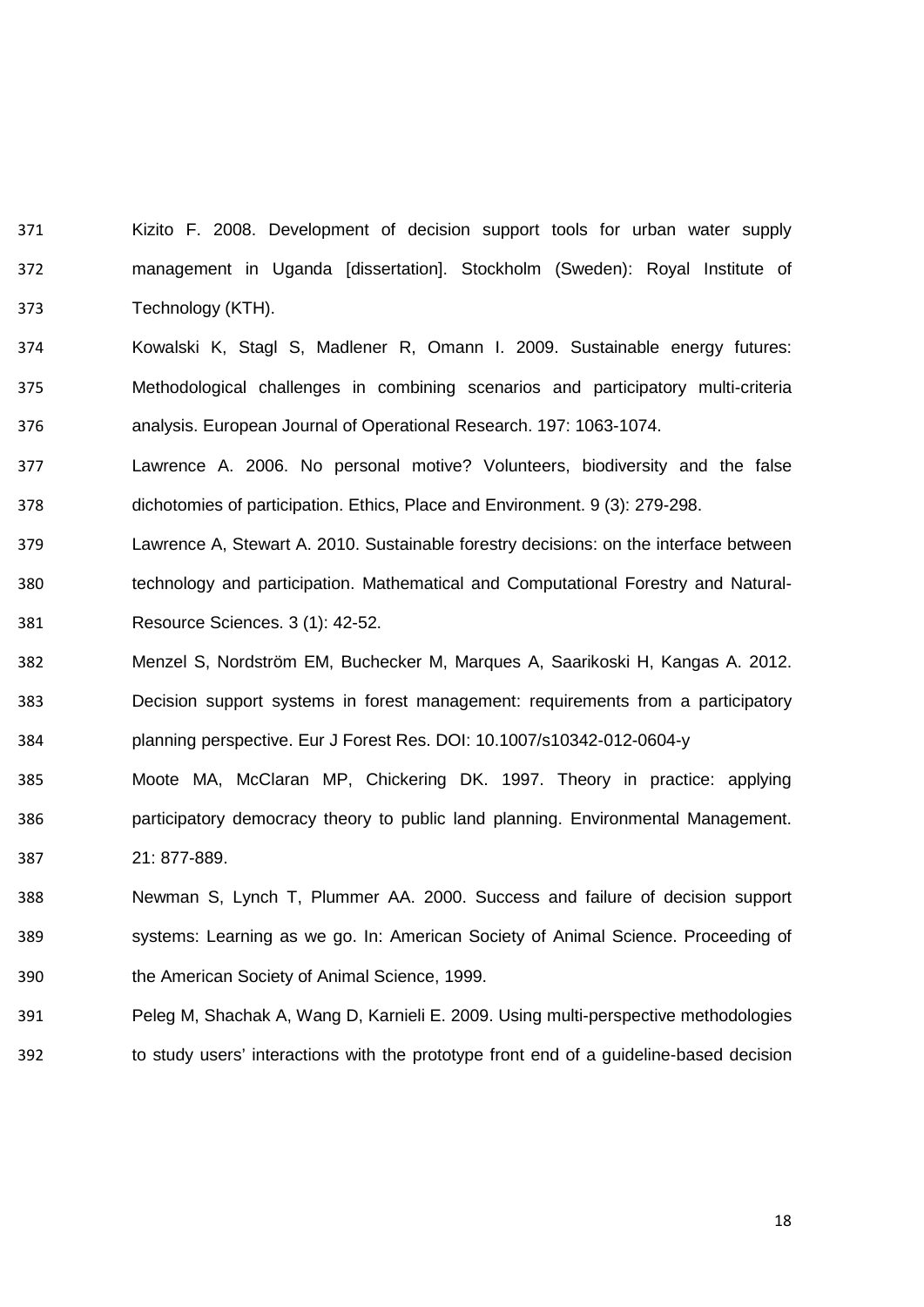- support system for diabetic foot care. International Journal of Medical Informatics. 78: 482-493.
- Pretty JN. 1995. Participatory learning for sustainable agriculture. World Development. 23(8): 1247-1263.
- Reed MS. 2008. Stakeholder participation for environmental management: a literature review. Sustainability Research Institute. School of Earth and Environment. University of Leeds.
- Reed MS, Dougill AJ. 2010. Linking degradation assessment to sustainable land management: A decision support system for Kalahari pastoralists. Journal of Arid Environments. 74: 149-155.
- Rowe G, Frewer LJ. 2000. Public participation methods: a framework for evaluation. Science, Technology and Human Values. 25 (1): 3-29.
- Schielen RMJ, Gijsbers PJA. 2003. DSS-Large Rivers: developing a DSS under changing societal requirements. Physics and Chemistry of the Earth. 28:635-645.
- Sheppard SRJ, Meitner M. 2005. Using multi-criteria analysis and visualization for sustainable forest management planning with stakeholder groups. Forest Ecology and Management. 207. 171-187.
- State of Victoria, 2005. Effective engagement: building relationships with community and other stakeholders. Book 1, an introduction to engagement. Department of Sustainability and Environment. State of Victoria. Melbourne.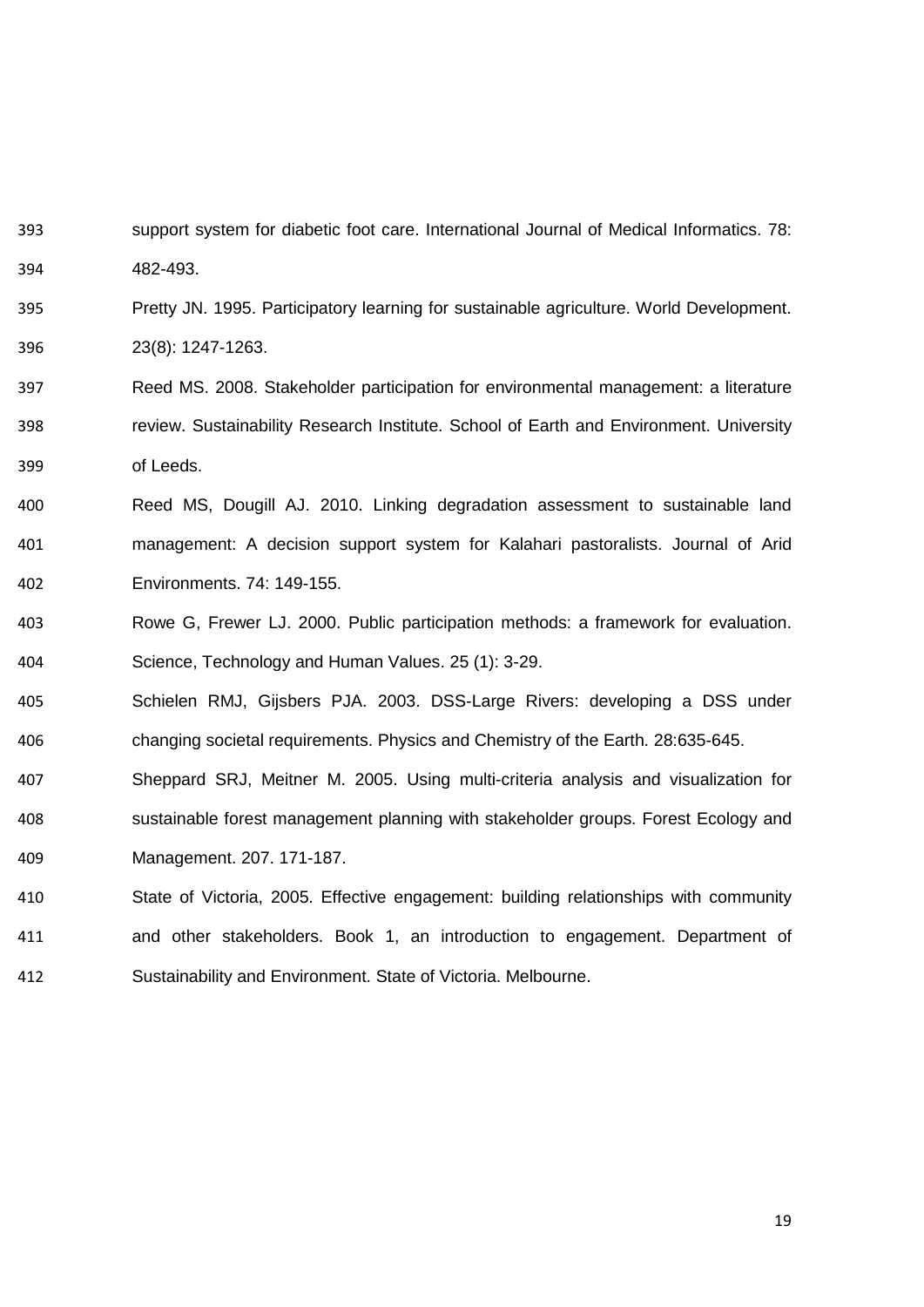Thursky KA, Mahemoff M. 2007. User-centered design techniques for a computerised antibiotic decision support system in an intensive care unit. International Journal of Medical Informatics. 76: 760-768.

- Tuler S, Webler T. 1999. Voices from the forest: what participants expect of a public participation process. Society and Natural Resource. 12 (5): 437-453.
- van Meensel J, Lauwers L, Kempen I, Dessein J, van Huilenbroeck G. 2012. Effect of a participatory approach on the successful development of agricultural decision support systems: the case of Pigs2win. Decision Support Systems. DOI: 10.1016/j.dss.2012.05.002
- von Geibler J, Kristof K, Bienge K. 2010. Sustainability assessment of entire forest value chains: Integrating stakeholder perspectives and indicators in decision support tools. Ecological Modelling. 221: 2206-2214.

**Tables**

| Case study     | <b>Topic area</b> | Type of tool |                           |  |  |
|----------------|-------------------|--------------|---------------------------|--|--|
| 1              | Agriculture       | <b>DSS</b>   | Breuer et al. 2008.       |  |  |
| $\overline{2}$ | Agriculture       | <b>DSS</b>   | Jakku & Thorburn 2010.    |  |  |
| 3              | Water management  | <b>DSS</b>   | Schielen & Gijsbers 2003. |  |  |
| 4              | Water management  | <b>DSS</b>   | Bunch & Dudycha 2004.     |  |  |
| 5              | Medicine          | <b>DSS</b>   | Peleg et al. 2009.        |  |  |
| 6              | Land management   | <b>DSS</b>   | Reed & Dougill 2010.      |  |  |
| 7              | Land management   | <b>DSS</b>   | Barac et al. 2004.        |  |  |
| 8              | Agriculture       | <b>DSS</b>   | Cain et al. 2003.         |  |  |
| 9              | Agriculture       | <b>DSS</b>   | van Meensel et al. 2012.  |  |  |
| 10             | Forestry          | <b>DSS</b>   | von Geibler et al. 2010.  |  |  |
| 11             | Agriculture       | <b>DSS</b>   | Newman et al. 2000.       |  |  |
| 12             | Medicine          | <b>DSS</b>   | Thursky & Mahemoff 2007.  |  |  |
| 13             | Water management  | <b>DSS</b>   | Kizito 2008.              |  |  |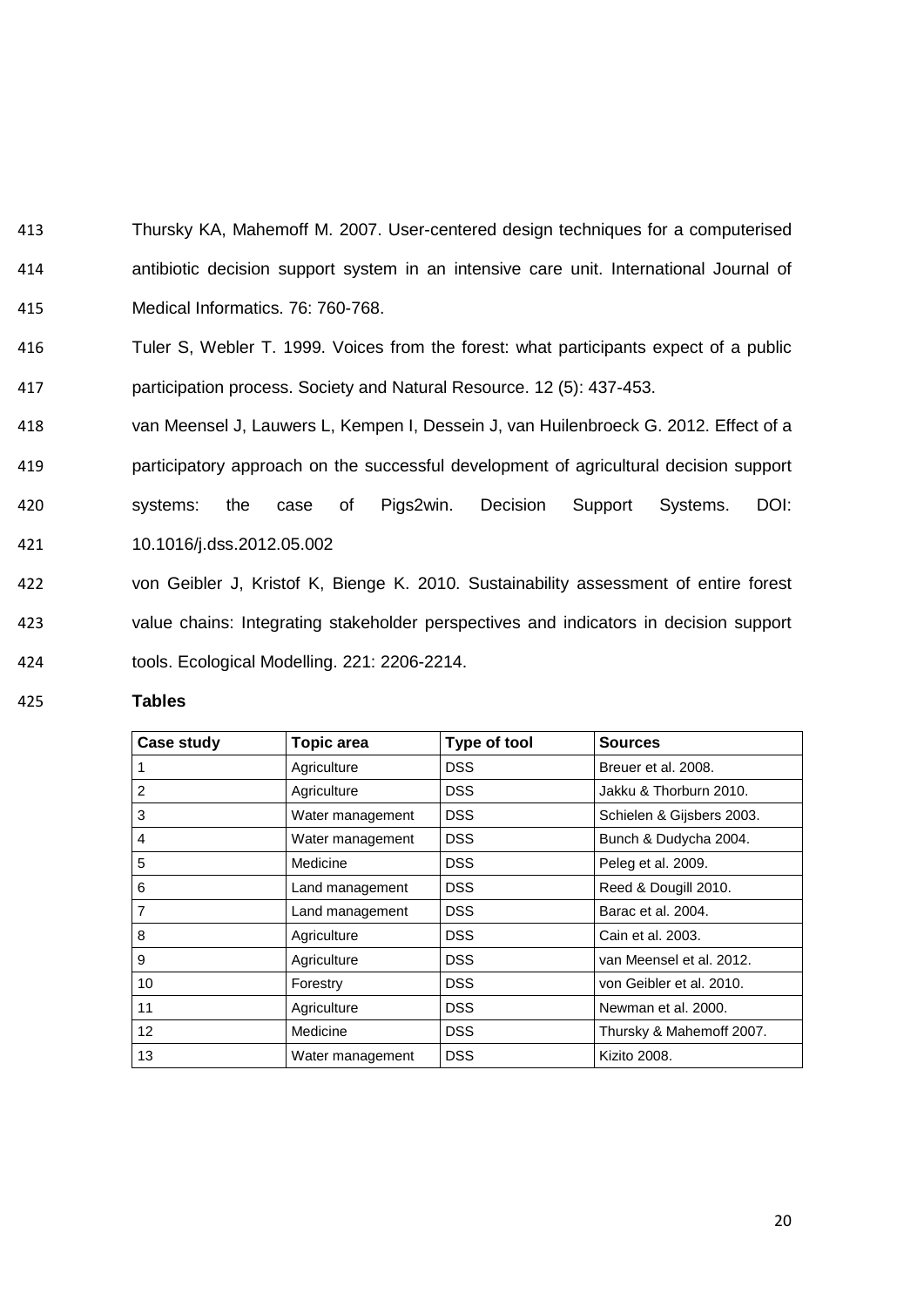| 14 | Land management  | IS                   | Drew et al. 2004.     |
|----|------------------|----------------------|-----------------------|
| 15 | <b>Business</b>  | IS                   | Jiye & Wenmo 2008.    |
| 16 | Medicine         | <b>IS</b>            | Byrne & Sahay 2007.   |
| 17 | Medicine         | IS.                  | Driedger et al. 2007. |
| 18 | Water management | Software development | Kautz 2011.           |
| 19 | <b>Business</b>  | Software development | livari 2011.          |
| 20 | <b>Business</b>  | Software development | livari 2011.          |
| 21 | Land management  | Scenario development | Chakraborty 2011.     |
| 22 | Land management  | Scenario development | Chakraborty 2011.     |
| 23 | Agriculture      | Scenario development | Atwell et al. 2011.   |
| 24 | Land management  | Scenario development | Kowalski et al. 2009. |
| 25 | Land management  | Scenario development | Kowalski et al. 2009. |
| 26 | Water management | Scenario development | Cinderby et al. 2011. |
| 27 | Water management | Scenario development | Cinderby et al. 2011. |
| 28 | Water management | Scenario development | Jessel & Jacobs 2005. |
| 29 | Agriculture      | <b>DSS</b>           | Cain et al. 2003.     |

Table 1. Case studies revealed by the literature review.

| <b>Criteria</b>                                                | <b>Definition</b>                                                                                                                                                                                                                                                                                                                                                                                        | <b>Sources</b>                                                                   |
|----------------------------------------------------------------|----------------------------------------------------------------------------------------------------------------------------------------------------------------------------------------------------------------------------------------------------------------------------------------------------------------------------------------------------------------------------------------------------------|----------------------------------------------------------------------------------|
| Structured group interaction                                   | Control of the meeting is with the planners<br>of the process, who allow participation and<br>interaction of all participating individuals<br>and groups and keep discussions on track.                                                                                                                                                                                                                  | Menzel et al. 2012; Rowe &<br>Frewer 2000; Tuler & Webler<br>1999.               |
| Representation                                                 | Diversity of views and spread of<br>representation from affected interests.                                                                                                                                                                                                                                                                                                                              | Blackstock et al. 2007; Menzel<br>et al. 2012; Rowe & Frewer<br>2000.            |
| Opportunity to influence<br>process development and<br>outputs | Participant's opportunity to influence,<br>express their preferences and values. This<br>is achieved considering the following:<br>enough time to participate, stakeholders<br>involved early enough, clear structure of<br>the process, etc.                                                                                                                                                            | Blackstock et al. 2007; Menzel<br>et al. $2012$ ; Sheppard $\&$<br>Meitner 2005. |
| Quality and selection of<br>information and resources          | Adequacy, quality and quantity of<br>information provided. Necessary resources<br>include: (1) information resources<br>(summaries of the pertinent facts), (2)<br>human resources (access to scientists,<br>witnesses or decision analysts), (3)<br>material resources (overhead projectors,<br>whiteboards) and (4) time resources<br>(participants should have sufficient time to<br>make decisions). | Blackstock et al. 2007; Menzel<br>et al. 2012; Rowe & Frewer<br>2000.            |
| Challenging status quo and<br>fostering creative thinking      | Process encourages questioning the status<br>quo and challenges the imagination of<br>alternative futures.                                                                                                                                                                                                                                                                                               | Innes & Booher 1999; Menzel<br>et al. 2012.                                      |
| Clear mandate and goals                                        | The nature and scope of the participation<br>tasks are clearly defined at the beginning of<br>the process: scope, time and place of the                                                                                                                                                                                                                                                                  | Duinker 1998; Menzel et al.<br>2012; Rowe & Frewer 2000.                         |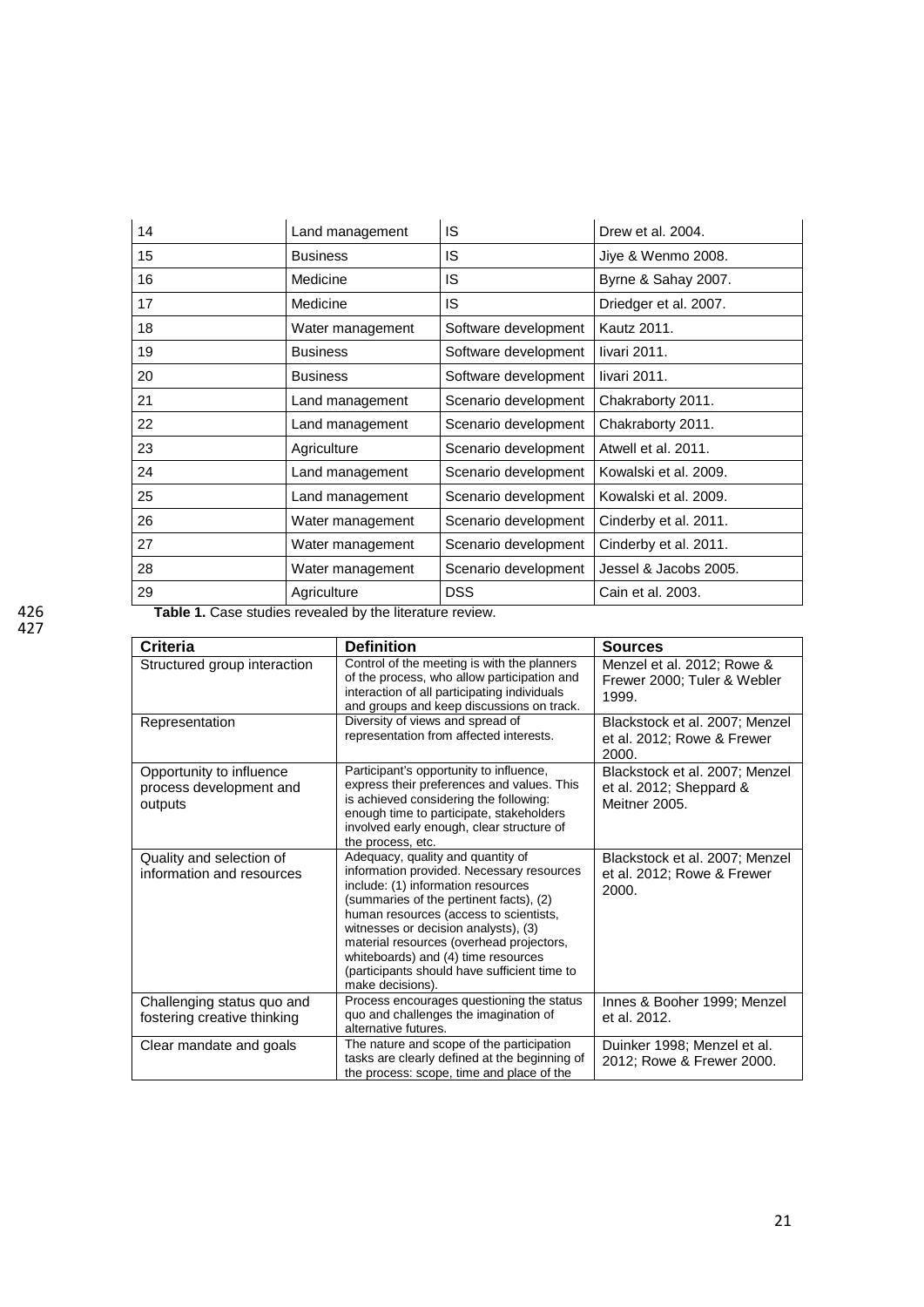|                                               | meetings, expected output, mechanisms for<br>the process, and expectations towards<br>participants.                                                                                                                                                    |                                                                     |
|-----------------------------------------------|--------------------------------------------------------------------------------------------------------------------------------------------------------------------------------------------------------------------------------------------------------|---------------------------------------------------------------------|
| Transparency                                  | Participants understand how decisions are<br>made.                                                                                                                                                                                                     | Blackstock et al. 2007; Menzel<br>et al. 2012.                      |
| Independence and neutrality<br>of the process | The process is conducted in an<br>independent manner. Participants are free<br>to conduct themselves in a voluntary and<br>self-directed manner, without coercion. The<br>process seeks the common good, not just<br>accommodating specific interests. | Menzel et al. 2012; Rowe &<br>Frewer 2000; Sheppard et al.<br>2004. |
| Conflict resolution                           | The way conflict among participants is<br>resolved during the process.                                                                                                                                                                                 | Blackstock et al. 2007.                                             |
| Develop a shared vision and<br>goals          | The creation of an agreed vision, objectives<br>and goals for the process/project.                                                                                                                                                                     | Blackstock et al. 2007.                                             |

| Level       | <b>Definition</b>                                                                                                                                                                                                                                                                   | <b>Sources</b>                                                                |
|-------------|-------------------------------------------------------------------------------------------------------------------------------------------------------------------------------------------------------------------------------------------------------------------------------------|-------------------------------------------------------------------------------|
| Inform      | To provide participants with objective<br>information to help them understand the<br>problems, alternatives, and solutions.<br>Suitable for more knowledge-base<br>decisions (e.g., technical risks<br>assessments).                                                                | Blackstock et al. 2007;<br>Forestry Comission 2011;<br>Rowe and Frewer, 2000. |
| Consult     | To obtain public feedback on analysis,<br>alternatives or decisions. It is used when<br>decisions are being shaped and<br>information can improve them.<br>Developers are not obliged to take<br>participants' views into account.                                                  | Blackstock et al. 2007;<br>Forestry Commission 2011;<br>Pretty 1995.          |
| Involve     | To work directly with the public throughout<br>the process to ensure that public concerns<br>and aspirations are understood and<br>considered.<br>Involvement may be interactive and include<br>some kind of shared decision making, but<br>major decisions are made by developers. | Forestry Commission 2011;<br>Pretty 1995.                                     |
| Partnership | To partner with the public each aspect of<br>the decision including the development of<br>alternatives and the identification of the<br>preferred solution.<br>Participation is perceived as a right, not<br>just as a means to achieve project goals.                              | Forestry Commission 2011;<br>Pretty 1995.                                     |
| Empower     | To place final decisions in the public. To<br>achieve this, developers have to support<br>people with information.<br>Suitability towards this degree increases<br>the less knowledge-based and the more<br>value-based the decisions are.                                          | Forestry Commission 2011;<br>Lawrence 2006; Rowe and<br>Frewer, 2000.         |

**Table 3.** In each stage of the development process of the decision tools (scope, prototype, usability, Table 3. In each stage of the development process of the decision tools (scope, prototype, usability, testing) the degree of involvement of stakeholders according to the scale presented in this table (which is adapted from 433 (which is adapted from *The International Association for Public Participation* and presented in Forestry Commission 2011, and State of Victoria 2005) is evaluated.

| <b>Criteria</b>          | <b>Definition</b>                   | <b>Sources</b>                 |
|--------------------------|-------------------------------------|--------------------------------|
| Relationships and social | Creation of new social networks and | Blackstock et al. 2007: Menzel |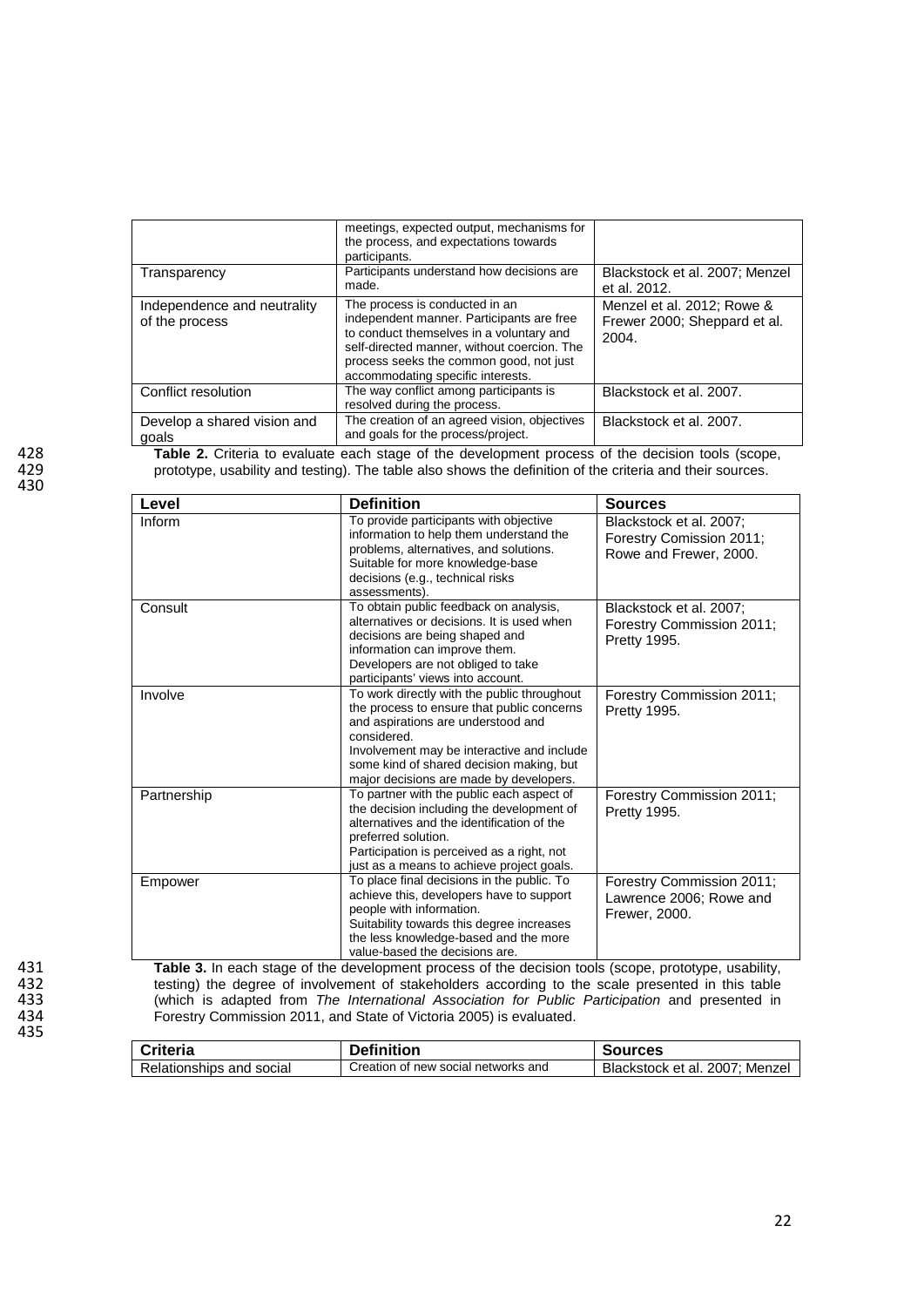| capital building                     | reinforcement of existing ones as a result<br>of the process.                                                                                                          | et al. 2012.                                                                             |
|--------------------------------------|------------------------------------------------------------------------------------------------------------------------------------------------------------------------|------------------------------------------------------------------------------------------|
| Acceptance of process and<br>outputs | Different parties involved (developers,<br>participants) report that the process or the<br>resultant outputs address their needs,<br>concerns, expectations or values. | Blackstock et al. 2007; Menzel<br>et al. 2012; Moote et al. 1997;<br>Rowe & Frewer 2004. |
| Recognised impacts                   | Participants perceive their<br>recommendations from the process in the<br>outputs.                                                                                     | Blackstock et al. 2007.                                                                  |
| Social learning                      | The way that the process has changed<br>individual and group values and behaviour.                                                                                     | Blackstock et al. 2007.                                                                  |

436 **Table 4.** This table displays the criteria, their definitions and their sources, to evaluate the personal

| 437<br>438 | outcomes of each case study. |
|------------|------------------------------|
|            | <b>Criteria</b>              |
|            | Objectives met               |
|            | .                            |

| <b>Criteria</b>           | <b>Definition</b>                                         |  |  |
|---------------------------|-----------------------------------------------------------|--|--|
| Objectives met            | The objectives of the participatory process have been met |  |  |
|                           | (usually the development of certain decision tools).      |  |  |
| Uptake of the tool        | The created decision tools are demanded/used.             |  |  |
| Legacy                    | Long lasting use or continuity in the use of the tools.   |  |  |
| Impact on policy making   | Whether tool helps making policy, or decision-makers      |  |  |
|                           | informing policies.                                       |  |  |
| Impact on users' practice | The tool improves users activity (reduced times, better   |  |  |
|                           | outcomes, etc.).                                          |  |  |

439 **Table 5.** This table displays the criteria, and their definitions, to evaluate the factual outcomes of 440 each case study.

| Case study                                          | C1           | C <sub>2</sub> | C <sub>3</sub> | C <sub>4</sub> | C <sub>5</sub>                                            | C <sub>6</sub> | C <sub>7</sub>                                  | C <sub>8</sub> | C <sub>9</sub>                | C10                       |
|-----------------------------------------------------|--------------|----------------|----------------|----------------|-----------------------------------------------------------|----------------|-------------------------------------------------|----------------|-------------------------------|---------------------------|
| 18                                                  | $\mathbf{1}$ | 3              | 3              | 3              | 0                                                         | 3              | 3                                               | 3              | 0                             | 1                         |
| 28                                                  | 3            | 3              | 3              | 0              | 3                                                         | 3              | 0                                               | 3              | 0                             | 0                         |
| 14                                                  | 3            | 3              | 3              | 3              | 3                                                         | 0              | 0                                               | 3              | 0                             | 0                         |
| 25                                                  | 3            | 3              | 3              | 3              | 3                                                         | 0              | 3                                               | 0              | 0                             | 0                         |
| 27                                                  | 3            | 3              | 3              | 3              | 3                                                         | 0              | 0                                               | 0              | 0                             | 0                         |
| 5                                                   | 0            | 2              | 1              | 0              | $\mathbf{1}$                                              | 0              | 1                                               | 0              | 0                             | 0                         |
| 21                                                  | 3            | 3              | 3              | 3              | 3                                                         | $\overline{2}$ | 0                                               | 0              | 0                             | 3                         |
| 22                                                  | 3            | 3              | 3              | 3              | 3                                                         | 0              | 0                                               | 0              | 0                             | 3                         |
| 26                                                  | 3            | 3              | 3              | 3              | 3                                                         | 3              | 0                                               | 0              | 0                             | 0                         |
| $\overline{2}$                                      | 3            | 3              | 3              | 0              | 3                                                         | 0              | 0                                               | 3              | 0                             | 3                         |
| 16                                                  | 3            | 3              | 3              | 0              | 3                                                         | 0              | 0                                               | 3              | 0                             | 3                         |
| 4                                                   | 3            | 3              | 3              | 0              | 3                                                         | 3              | 0                                               | 0              | 0                             | 3                         |
| 23                                                  | 3            | 3              | $\overline{2}$ | 3              | 3                                                         | 3              | 3                                               | 3              | 0                             | 0                         |
| 8                                                   | 3            | 3              | $\mathbf{1}$   | 3              | 3                                                         | 3              | 0                                               | 3              | 0                             | 3                         |
| Average                                             | 2.85         | 2.93           | 2.64           | 3              | 2.85                                                      | 2.86           | 2.5                                             | 3              | 0                             | 2.71                      |
| <b>Uncertainty</b><br>$-11$ . A $-11$ . A set $-11$ | 1            | 0              | 0              | 5              | $\mathbf{1}$<br>$\sim$ $\sim$ $\sim$ $\sim$ $\sim$ $\sim$ | 7              | 10<br>the contract of the state of the contract | 7              | 14<br>the control of the con- | 7<br>$\sim$ $\sim$ $\sim$ |

Table 6. Evaluation that case studies of the LL group get in each criterion of the<br>scope stage of the development process (0=uncertain; 1=low; 2=moderate; scope stage of the development process (0=uncertain; 1=low; 2=moderate;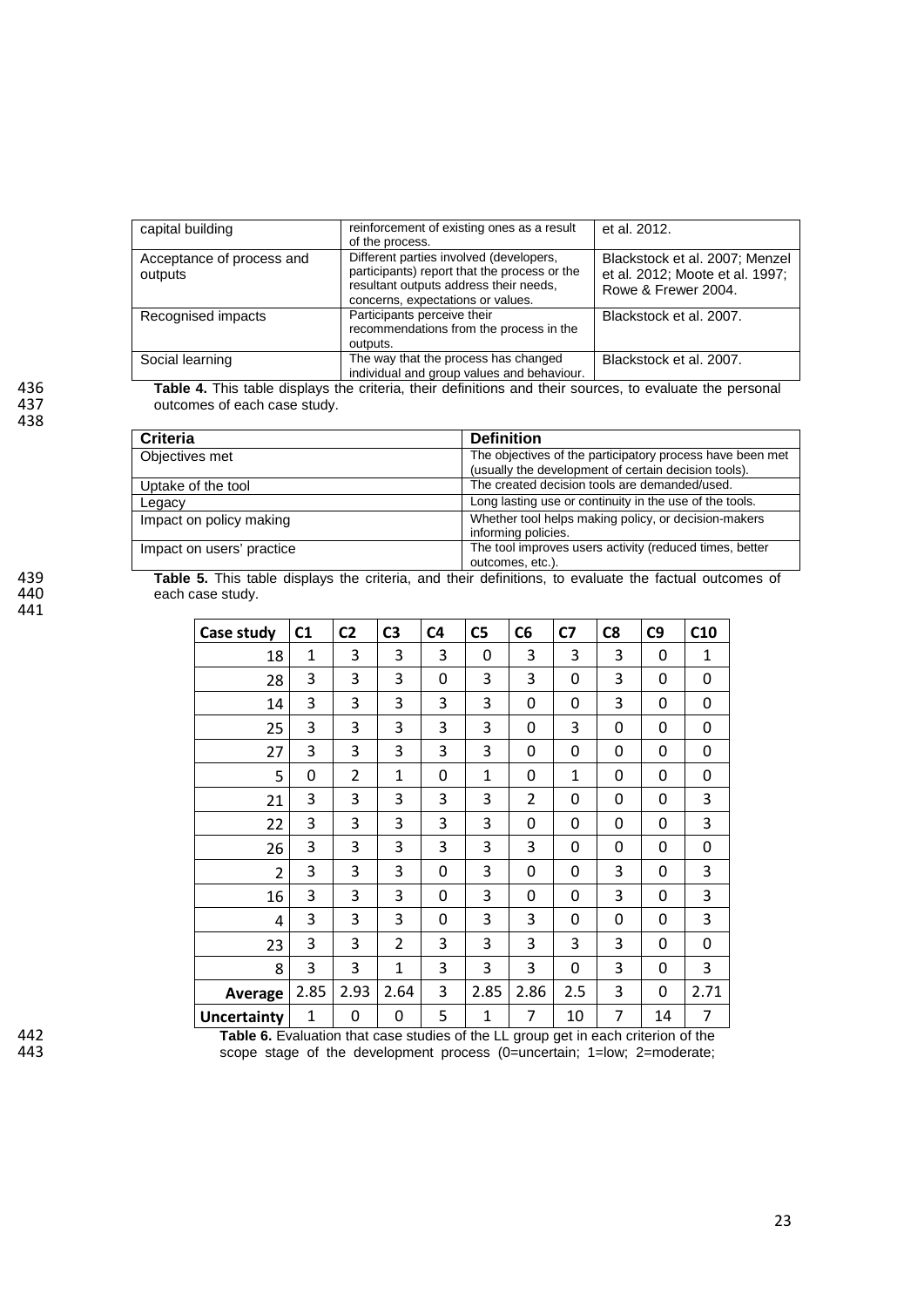| 444 | 3-high). Uncertainty tells the number of case studies categorised as 0. Average |
|-----|---------------------------------------------------------------------------------|
| 445 | just considers case studies not categorised as 0.                               |

 Criteria: 1: structured group interaction; 2: representation; 3: opportunity to influence process development and outputs; 4: quality and selection of information and resources; 5: challenging status quo and fostering creative thinking; 6: clear mandates and goals; 7: 3=ingn). Oncertainty tens the humber of case studies categorised as 0. Average<br>
1445 just considers case studies not categorised as 0.<br>
Criteria: 1: structured group interaction; 2: representation; 3: opportunity to influe develop a shared vision and goals.

| Case study         | C <sub>1</sub> | C <sub>2</sub> | C <sub>3</sub> | C <sub>4</sub> | C5           | C <sub>6</sub> | C7           | C <sub>8</sub> | C <sub>9</sub> | C <sub>10</sub> |
|--------------------|----------------|----------------|----------------|----------------|--------------|----------------|--------------|----------------|----------------|-----------------|
| 3                  | $\mathbf{1}$   | 3              | 3              | 0              | 2            | 0              | 0            | 3              | 0              | 0               |
| 12                 | 3              | 3              | $\mathbf{1}$   | 0              | 0            | 0              | 3            | 0              | 0              | 0               |
| 19                 | <b>ND</b>      | ΝD             | <b>ND</b>      | <b>ND</b>      | <b>ND</b>    | <b>ND</b>      | <b>ND</b>    | ND             | ΝD             | <b>ND</b>       |
| 20                 | <b>ND</b>      | <b>ND</b>      | <b>ND</b>      | <b>ND</b>      | <b>ND</b>    | <b>ND</b>      | <b>ND</b>    | <b>ND</b>      | <b>ND</b>      | <b>ND</b>       |
| 6                  | 0              | 3              | 0              | 0              | 0            | 0              | 0            | 0              | 0              | $\overline{2}$  |
| 7                  | 0              | 3              | $\mathbf{1}$   | 0              | 0            | 0              | 0            | 0              | 0              | 0               |
| 1                  | 1              | $\mathbf{1}$   | 3              | 0              | 3            | 0              | 0            | 0              | 0              | 0               |
| 13                 | 0              | 3              | 3              | 3              | 3            | 0              | 2            | 0              | 0              | 0               |
| 9                  | 0              | 3              | 0              | 3              | 2            | 0              | 3            | 0              | 3              | 3               |
| 11                 | <b>ND</b>      | <b>ND</b>      | <b>ND</b>      | <b>ND</b>      | <b>ND</b>    | <b>ND</b>      | <b>ND</b>    | <b>ND</b>      | <b>ND</b>      | <b>ND</b>       |
| 10                 | 3              | 3              | 0              | 0              | 0            | 0              | $\mathbf{0}$ | 0              | 0              | 0               |
| 29                 | 3              | 3              | $\mathbf{1}$   | 0              | $\mathbf{1}$ | 0              | $\mathbf{1}$ | 0              | 0              | 3               |
| <b>Average</b>     | 2.2            | 2.78           | $\overline{2}$ | 3              | 2.2          | 0              | 2.25         | 3              | 3              | 2.67            |
| <b>Uncertainty</b> | 7              | 3              | 6              | 10             | 7            | 12             | 8            | 11             | 11             | 9               |

Table 7. Evaluation that case studies of the UR group get in each criterion of<br>453 the scope stage of the development process (0=uncertain; 1=low; 2=moderate;<br>454 3=high). ND (no data) refers to case studies that have not the scope stage of the development process (0=uncertain; 1=low; 2=moderate; 3=high). ND (no data) refers to case studies that have not considered the scope stage. Uncertainty tells the number of case studies categorised as 0 or ND. Average just considers case studies not categorised as 0 or ND.

Criteria: 1: structured group interaction; 2: representation; 3: opportunity to influence process development and outputs; 4: quality and selection of information and resources; 5: challenging status quo and fostering creative thinking; 6: clear mandates and goals; 7: 460 transparency; 8: independence and neutrality of the process; 9: conflict resolution; 10:<br>461 develop a shared vision and goals. develop a shared vision and goals.

| Case study | C1 | C <sub>2</sub> | C <sub>3</sub> | C <sub>4</sub> |
|------------|----|----------------|----------------|----------------|
| 18         | 3  | 3              | 3              | 0              |
| 28         | 1  | $\overline{2}$ | 3              | 0              |
| 14         | 0  | 3              | 3              | 0              |
| 25         | 0  | 3              | $\overline{2}$ | 3              |
| 27         | 0  | 3              | 0              | 0              |
| 5          | 0  | 3              | 0              | 0              |
| 21         | 0  | 3              | 0              | 0              |
| 22         | 0  | 0              | 0              | 3              |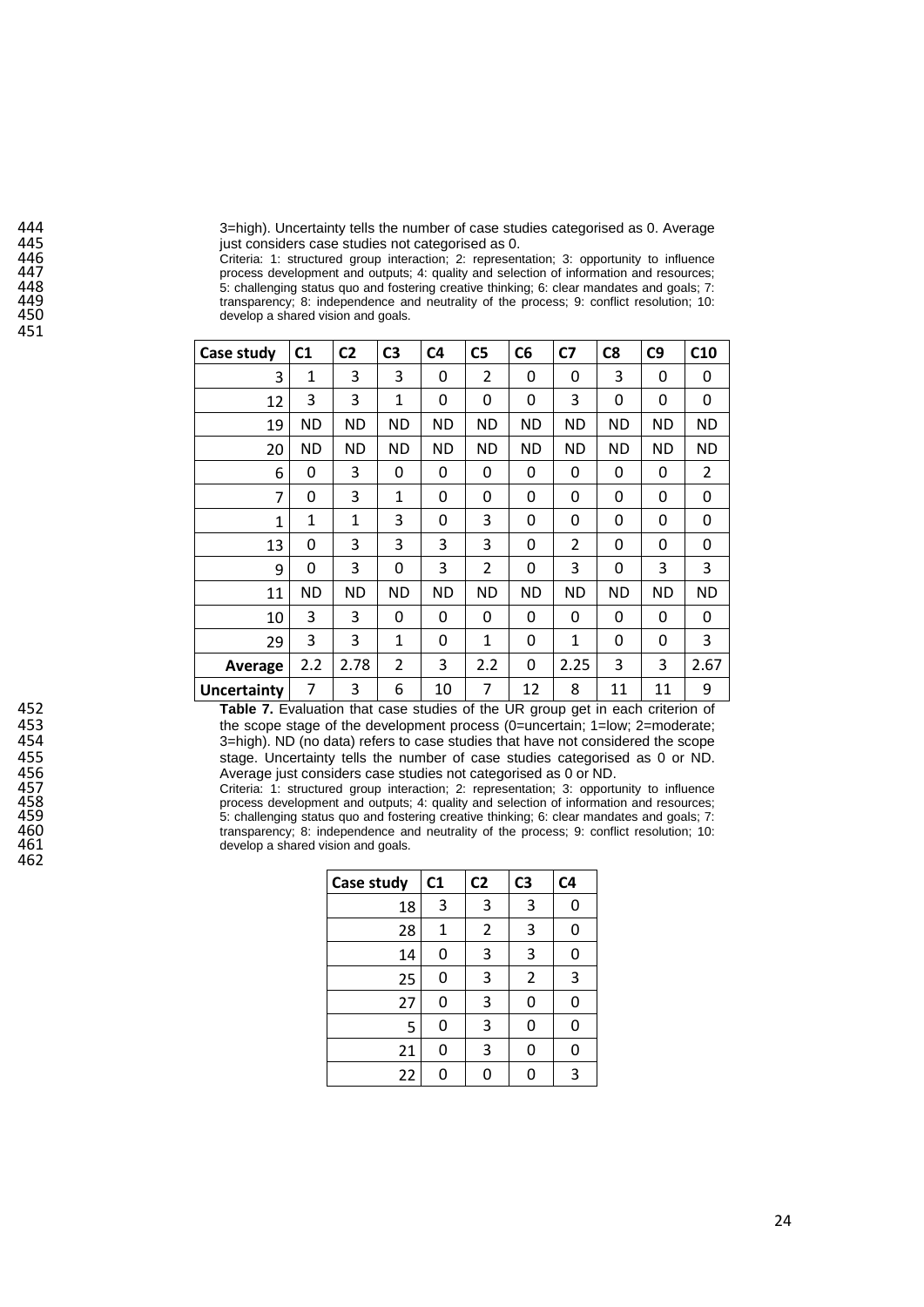| 26                 | 0              | 3    | 0    | ი  |
|--------------------|----------------|------|------|----|
| $\overline{2}$     | 3              | 3    | 3    | 3  |
| 16                 | 1              | 0    | 0    | O  |
| 4                  | 0              | 0    | 0    | 0  |
| 23                 | 0              | 3    | 3    | 0  |
| 8                  | 0              | 2    | 0    | 0  |
| <b>Average</b>     | $\overline{2}$ | 2.82 | 2.83 | 3  |
| <b>Uncertainty</b> | 10             | 3    | 8    | 11 |

 **Table 8.** Evaluation that case studies of the LL group get in each criterion of the 464 personal outcomes (0=uncertain; 1=low; 2=moderate; 3=high). Uncertainty tells<br>465 the number of case studies categorised as 0. Average just considers case 465 the number of case studies categorised as 0. Average just considers case<br>466 studies not categorised as 0.<br>467 criteria: 1: relationships and social capital building; 2: acceptance of process and outputs; studies not categorised as 0.

 Criteria: 1: relationships and social capital building; 2: acceptance of process and outputs; 3: recognised impacts; 4: social learning.

| Case study         | C1             | C <sub>2</sub> | C <sub>3</sub> | C <sub>4</sub> |  |
|--------------------|----------------|----------------|----------------|----------------|--|
| 3                  | 0              | $\overline{2}$ | $\overline{2}$ | 0              |  |
| 12                 | $\overline{c}$ | 3              | 0              | 3              |  |
| 19                 | 0              | 0              | 0              | 0              |  |
| 20                 | 0              | 0              | 0              | 0              |  |
| 6                  | 0              | 0              | 0              | 0              |  |
| 7                  | $\overline{2}$ | 0              | 0              | $\mathbf{1}$   |  |
| 1                  | 0              | $\overline{2}$ | 3              | 0              |  |
| 13                 | 0              | 0              | 0              | $\overline{2}$ |  |
| 9                  | 0              | 3              | 3              | 0              |  |
| 11                 | 0              | 0              | 0              | 0              |  |
| 10                 | 0              | 3              | 0              | 0              |  |
| 29                 | 0              | 3              | 0              | 0              |  |
| <b>Average</b>     | $\overline{2}$ | 2.67           | 2.67           | $\overline{2}$ |  |
| <b>Uncertainty</b> | 10             | 6              | 9              | 9              |  |

Table 9. Evaluation that case studies of the UR group get in each criterion of the personal outcomes (0=uncertain; 1=low; 2=moderate; 3=high). Uncertainty tells the number of case studies 25ecognized25 as 0. Average just considers case studies not 25ecognized25 as 0.

 Criteria: 1: relationships and social capital building; 2: acceptance of process and outputs; 3: 25ecognized impacts; 4: social learning.

| Case study |  | ^⊿ |  |
|------------|--|----|--|
| 1 O        |  |    |  |
| ົດ         |  |    |  |

470<br>471<br>472<br>474<br>475<br>476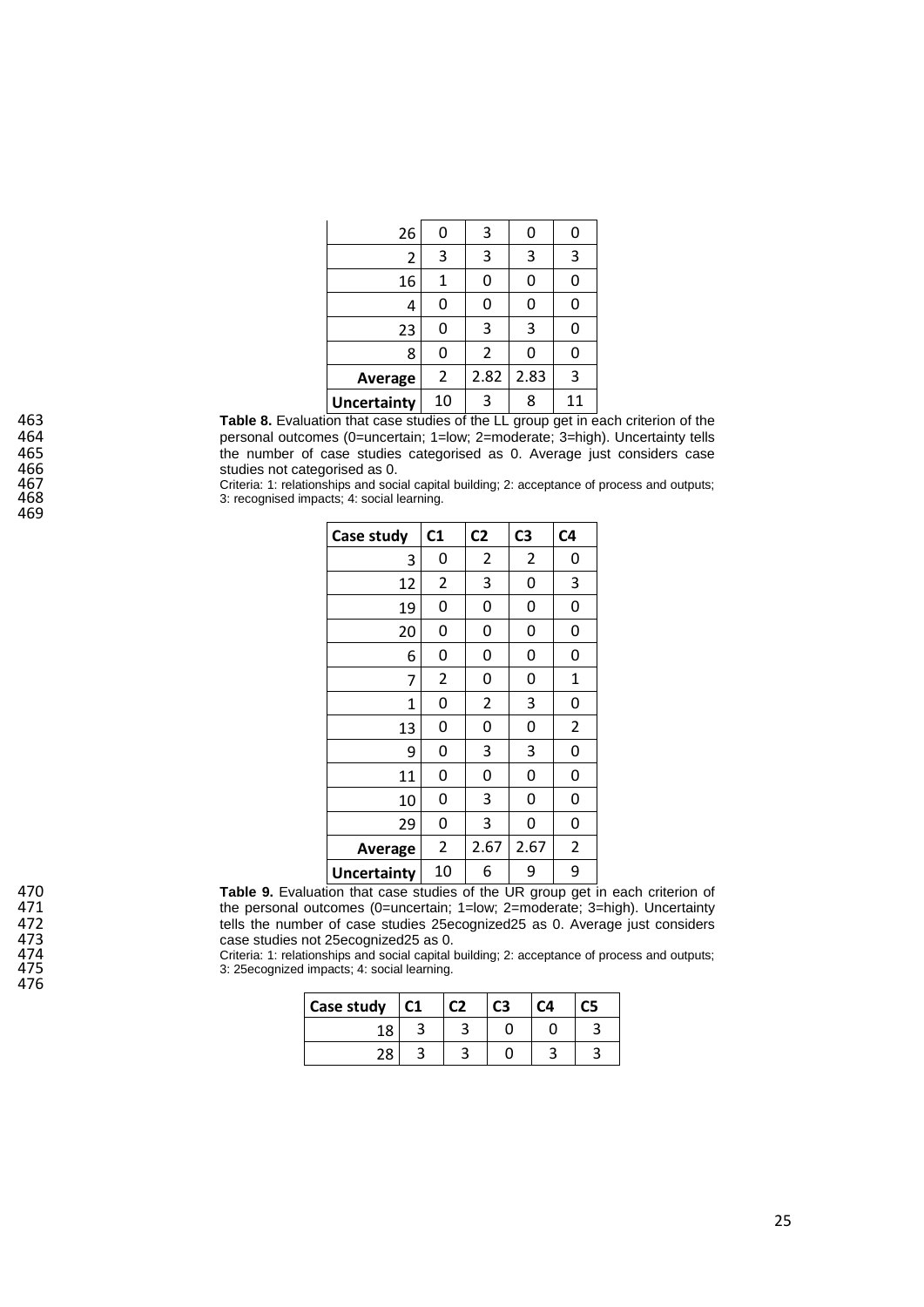| 14                 | $\overline{2}$ | 0  | 0  | 0           | 0  |
|--------------------|----------------|----|----|-------------|----|
| 25                 | 3              | 0  | 0  | 3           | 0  |
| 27                 | 3              | 0  | 0  | 0           | 0  |
| 5                  | 3              | 0  | 0  | 0           | 0  |
| 21                 | 0              | 0  | 3  | $\mathbf 1$ | 0  |
| 22                 | 3              | 0  | 3  | 3           | 0  |
| 26                 | 3              | 0  | 0  | 0           | 0  |
| 2                  | 3              | 0  | 0  | 0           | 3  |
| 16                 | 3              | 0  | 0  | 0           | 0  |
| 4                  | 3              | 0  | 0  | 0           | 0  |
| 23                 | 3              | 0  | 0  | 0           | 0  |
| 8                  | $\overline{2}$ | 0  | 0  | 0           | 0  |
| <b>Average</b>     | 2.85           | 3  | 3  | 2.5         | 3  |
| <b>Uncertainty</b> | 1              | 12 | 12 | 10          | 11 |

**Table 10.** Evaluation that case studies of the LL group get in each criterion of<br>478 the factual outcomes (0=uncertain; 1=low; 2=moderate; 3=high). Uncertainty<br>479 tells the number of case studies categorised as 0. Avera the factual outcomes (0=uncertain; 1=low; 2=moderate; 3=high). Uncertainty tells the number of case studies categorised as 0. Average just considers case studies not categorised as 0.

 Criteria: 1: objectives met; 2: uptake of the tool; 3: legacy; 4: impact on policy making; 5: **impact on users'** practice.

| Case study         | C1   | C <sub>2</sub> | C <sub>3</sub> | C <sub>4</sub> | C <sub>5</sub> |
|--------------------|------|----------------|----------------|----------------|----------------|
| 3                  | 1    | 3              | 0              | 3              | 0              |
| 12                 | 3    | 3              | 0              | 0              | 3              |
| 19                 | 0    | 0              | 0              | $\overline{2}$ | 0              |
| 20                 | 3    | 0              | 0              | $\overline{2}$ | 0              |
| 6                  | 0    | 0              | 0              | 0              | 0              |
| 7                  | 3    | 0              | 0              | 0              | 0              |
| 1                  | 0    | 0              | 0              | 0              | 0              |
| 13                 | 3    | $\mathbf 1$    | 0              | 0              | 0              |
| 9                  | 3    | 0              | 0              | 0              | 0              |
| 11                 | 0    | 0              | 0              | 0              | 0              |
| 10                 | 3    | 0              | 0              | 0              | 0              |
| 29                 | 2    | 0              | 0              | 0              | 0              |
| Average            | 2.63 | 2.33           | 0              | 2.33           | 3              |
| <b>Uncertainty</b> | 4    | 9              | 12             | 9              | 11             |

**Table 11.** Evaluation that case studies of the UR group get in each criterion of 485 the factual outcomes (0=uncertain; 1=low; 2=moderate; 3=high). Uncertainty the factual outcomes (0=uncertain; 1=low; 2=moderate; 3=high). Uncertainty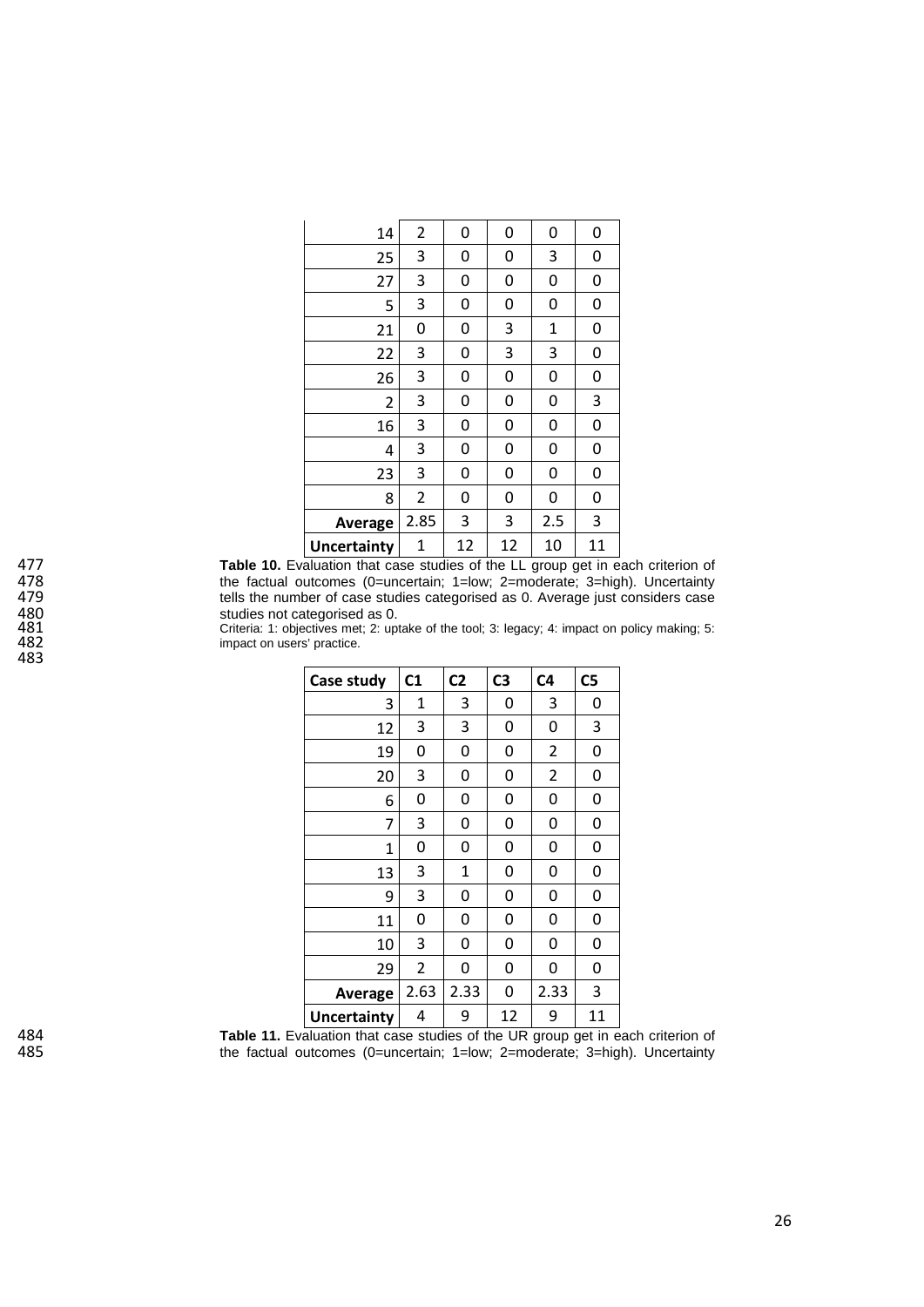

486 tells the number of case studies categorised as 0. Average just considers case studies not categorised as 0.

 Criteria: 1: objectives met; 2: uptake of the tool; 3: legacy; 4: impact on policy making; 5: **impact on users'** practice.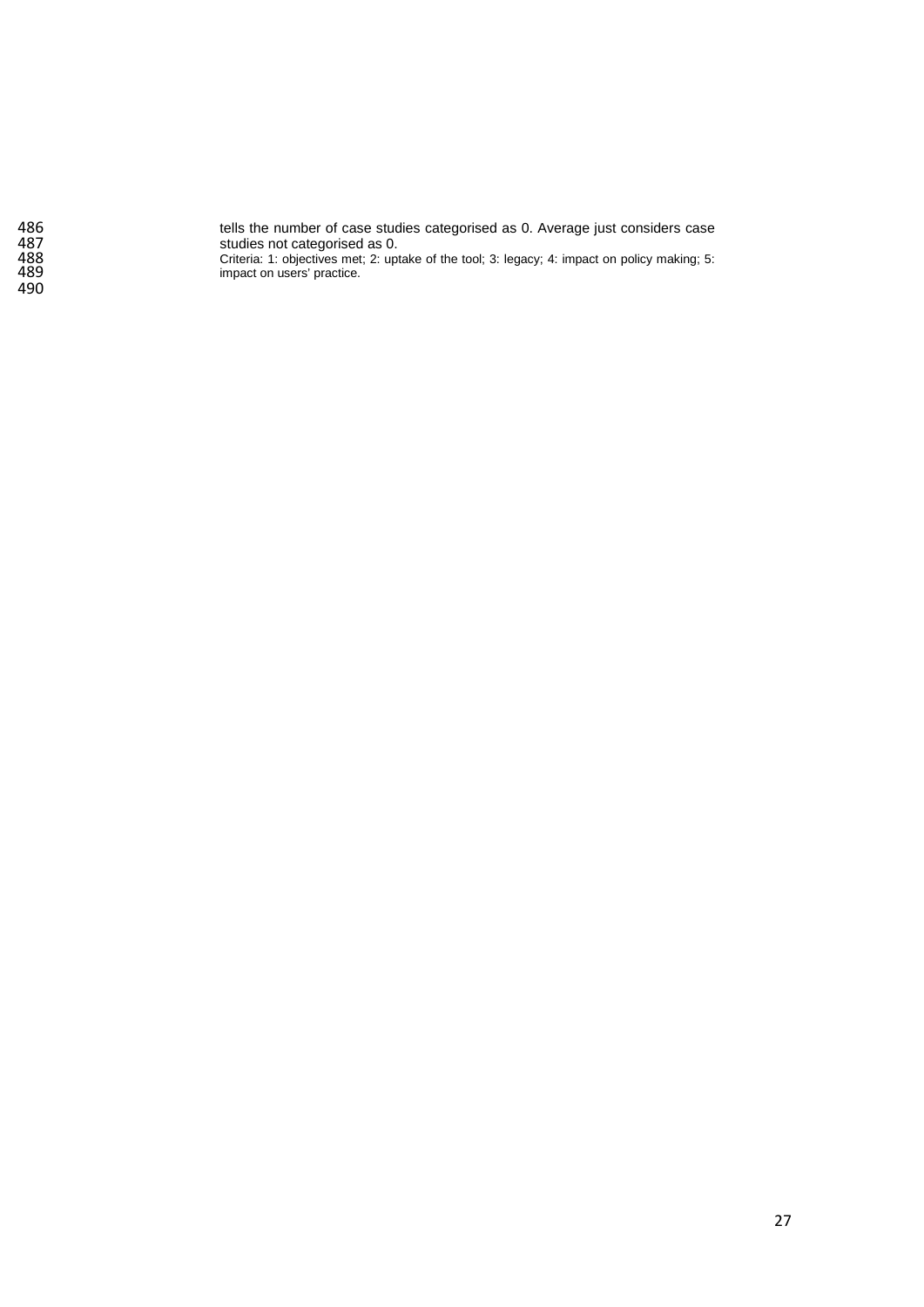# 491 **Figures**

492<br>493

501

510

513<br>514<br>515

519

521<br>522<br>523<br>524<br>525

528

533<br>534

538

493 **Figure 1.** This figure shows, on the left, what percentage of case studies in each criterion has been<br>494 scored as "low", "moderate", "high" or "uncertain" in the scope stage. On the right, it shows the 494 scored as "low", "moderate", "high" or "uncertain" in the scope stage. On the right, it shows the<br>495 sercentage of case studies that fit the different degrees of stakeholder involvement in the scope 495 percentage of case studies that fit the different degrees of stakeholder involvement in the scope<br>496 stage. 496 stage.<br>497 Acrony

497 Acronyms for the criteria: SGR: structured group interaction; R: representation; OIOP: opportunity to influence<br>498 cutputs and process development; QSI: quality and selection of information; ChSQ: challenging status q 498 outputs and process development; QSI: quality and selection of information; ChSQ: challenging status quo; CMG:<br>499 clear mandates and goals: T: transparency; INP: Independence and neutrality of the process; CR: conflic 499 clear mandates and goals; T: transparency; INP: Independence and neutrality of the process; CR: conflict 500 resolution; DShVG: develop a shared vision and goals.

502 **Figure 2**. This figure shows, on the left, what percentage of case studies in each criterion has been<br>503 scored as "low", "moderate", "high" or "uncertain" in the prototype stage. On the right, it shows the 503 scored as "low", "moderate", "high" or "uncertain" in the prototype stage. On the right, it shows the<br>504 percentage of case studies that fit the different degrees of stakeholder involvement in the prototype 504 percentage of case studies that fit the different degrees of stakeholder involvement in the prototype<br>505 stage.

505 stage.<br>506 **stage.** 506 Acronyms for the criteria: SGR: structured group interaction; R: representation; OIOP: opportunity to influence<br>507 outputs and process development; QSI: quality and selection of information; ChSQ: challenging status q 507 outputs and process development; QSI: quality and selection of information; ChSQ: challenging status quo; CMG:<br>508 clear mandates and goals; T: transparency; INP: Independence and neutrality of the process; CR: conflic 508 clear mandates and goals; T: transparency; INP: Independence and neutrality of the process; CR: conflict resolution; DShVG: develop a shared vision and goals.

511 **Figure 3.** This figure shows, on the left, what percentage of case studies in each criterion has been<br>512 scored as "low", "moderate", "high" or "uncertain" in the usability stage. On the right, it shows the scored as "low", "moderate", "high" or "uncertain" in the usability stage. On the right, it shows the percentage of case studies that fit the different degrees of stakeholder involvement in the usability stage.

515 Acronyms for the criteria: SGR: structured group interaction; R: representation; OIOP: opportunity to influence<br>516 outputs and process development; QSI: quality and selection of information; ChSQ: challenging status q 516 outputs and process development; QSI: quality and selection of information; ChSQ: challenging status quo; CMG:<br>517 clear mandates and goals; T: transparency; INP: Independence and neutrality of the process; CR: conflic 517 clear mandates and goals; T: transparency; INP: Independence and neutrality of the process; CR: conflict<br>518 cresolution: DShVG: develop a shared vision and goals. resolution: DShVG: develop a shared vision and goals.

520 **Figure 4.** This figure shows, on the left, what percentage of case studies in each criterion has been scored as "low", "moderate", "high" or "uncertain" in the testing stage. On the right, it shows the percentage of case studies that fit the different degrees of stakeholder involvement in the testing<br>stage.

524 Acronyms for the criteria: SGR: structured group interaction; R: representation; OIOP: opportunity to influence 525 outputs and process development; QSI: quality and selection of information; ChSQ: challenging status quo; CMG: 526 clear mandates and goals; T: transparency; INP: Independence and neutrality of the process; CR: conflict 527 resolution; DShVG: develop a shared vision and goals.

Figure 5. This figure shows what percentage of case studies in each personal outcome criterion has<br>530 been scored as "low", "moderate", "high" or "uncertain".<br>531 Acronyms for the criteria: RSCB: relationships and social been scored as "low", "moderate", "high" or "uncertain".

Acronyms for the criteria: RSCB: relationships and social capital building; APO: acceptance of process and outputs; RI: recognised impacts; SL: social learning.

534 **Figure 6.** This figure shows what percentage of case studies in each factual outcome criterion has 535 535 been scored as "low", "moderate", "high" or "uncertain". 536 Acronyms for the criteria: OM: objectives met; UpT: uptake of the tool; L: legacy; IPM: impact on policy making;

537 IUP: impact on users' practice.